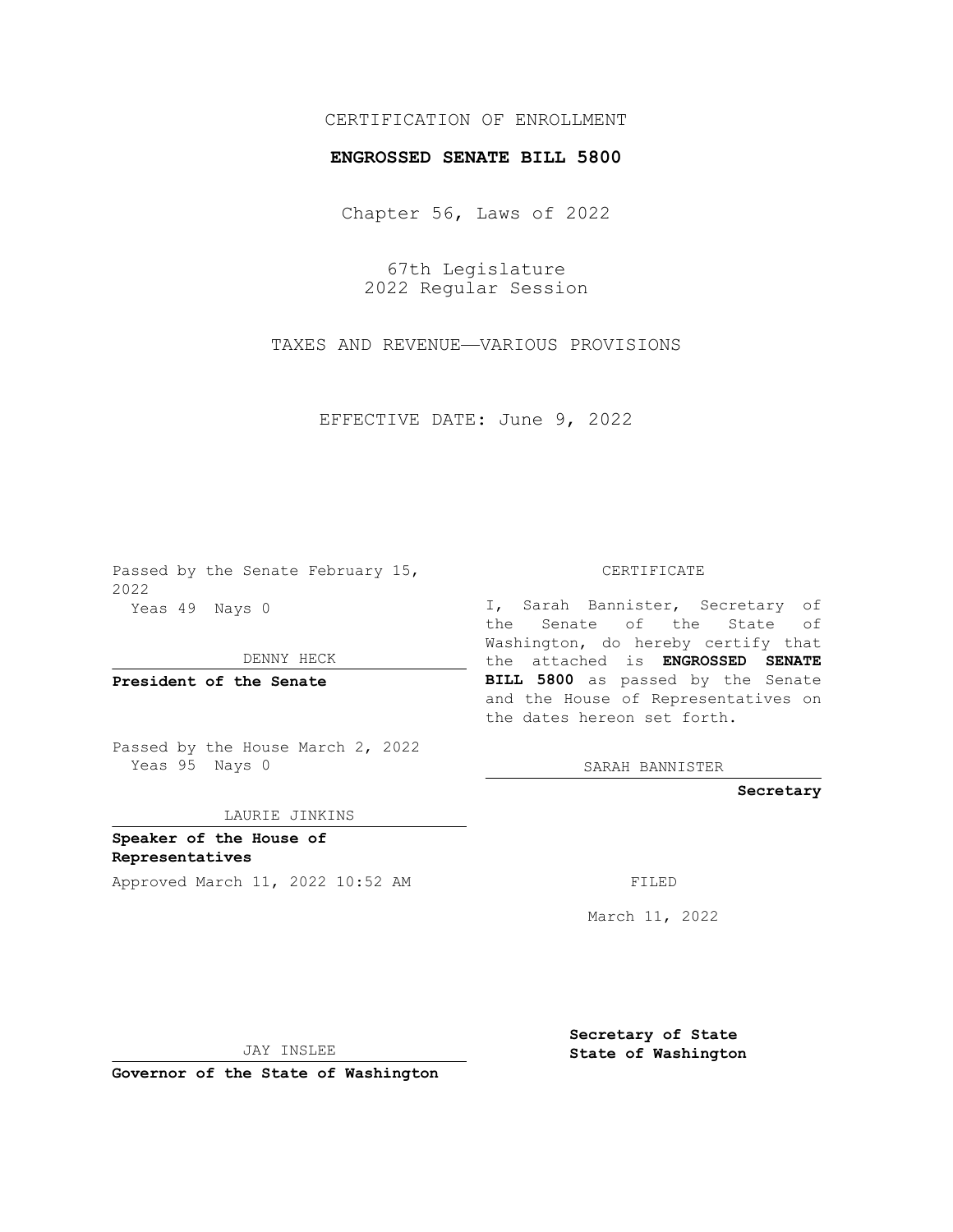## **ENGROSSED SENATE BILL 5800**

Passed Legislature - 2022 Regular Session

**State of Washington 67th Legislature 2022 Regular Session**

**By** Senators Schoesler, Padden, and Rolfes

Read first time 01/11/22. Referred to Committee on Ways & Means.

 AN ACT Relating to modifying tax and revenue laws in a manner that is estimated to not affect state or local tax collections by easing compliance burdens for taxpayers, clarifying ambiguities, making technical corrections, and providing administrative efficiencies; amending RCW 14.08.122, 19.02.115, 82.02.210, 82.04.299, 82.08.025661, 82.08.9997, 82.12.02685, 82.12.9997, 82.32.330, 82.32.534, 82.32.790, 82.62.030, and 84.52.065; and 8 creating a new section.

BE IT ENACTED BY THE LEGISLATURE OF THE STATE OF WASHINGTON:

 **Sec. 1.** RCW 14.08.122 and 1999 c 302 s 1 are each amended to read as follows:11

 An airport operator may adopt all regulations necessary for rental and use of airport facilities and for the expeditious collection of airport charges. The regulations may also establish procedures for the enforcement of these regulations by the airport operator. The regulations shall include the following:

 (1) Procedures authorizing airport personnel to take reasonable measures including, but not limited to, the use of chains, ropes, and locks to secure aircraft within the airport facility so that the aircraft are in the possession and control of the airport operator and cannot be removed from the airport. These procedures may be used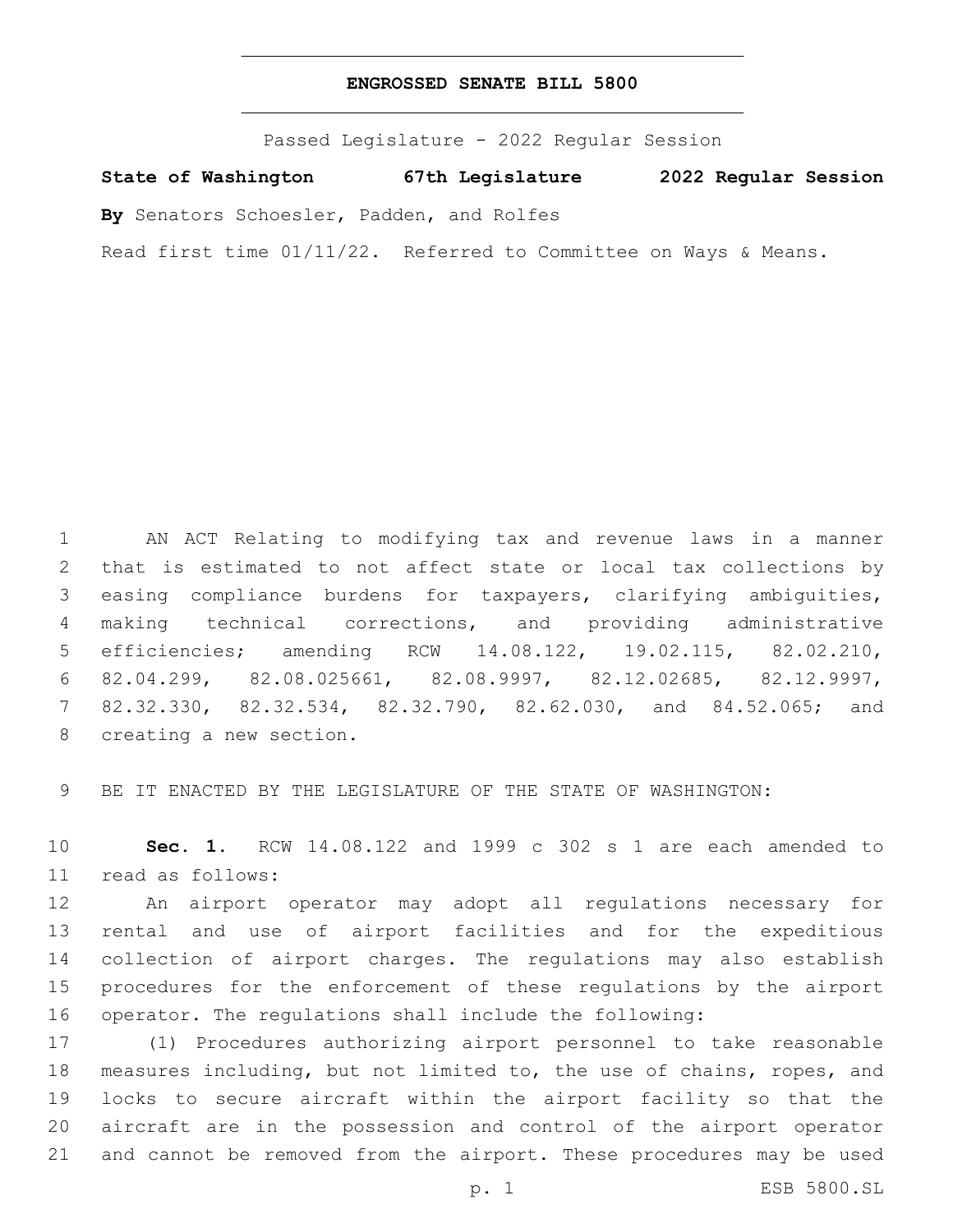if an owner hangaring or parking an aircraft at the airport fails, after being notified that charges are owing and of the owner's right to contest that such charges are owing, to pay the airport charges owed or to commence legal proceedings. Notification shall be by registered mail to the owner at his or her last known address. In the case of an aircraft where an owner's address cannot be determined or obtained after reasonable effort, the airport operator need not give such notice prior to securing the aircraft. At the time of securing the aircraft, an authorized airport employee shall attach to the aircraft a readily visible notice and shall make a reasonable attempt to send a copy of the notice to the owner at his or her last known 12 address by registered mail, return receipt requested, and an additional copy of the notice by first-class mail. The notice shall be of a reasonable size and shall contain the following information:

(a) The date and time the notice was attached;

16 (b) A reasonable description of the aircraft;

17 (c) The identity of the authorized employee;

18 (d) The amount of airport charges owing;

 (e) A statement that if the account is not paid in full within ninety days from the time the notice was attached the aircraft may be 21 sold at public auction to satisfy the airport charges;

 (f) A statement of the owner's right to commence legal proceedings to contest the charges owing and to have the aircraft released upon posting of an adequate cash bond or other security; and

 (g) The address and telephone number where additional information may be obtained concerning the release of the aircraft.

 (2) Procedures authorizing airport personnel at their discretion to move aircraft to an area within the airport operator's control or for storage with private persons under the airport operator's control as bailees of the airport facility. Costs of any such procedure shall 31 be paid by the aircraft's owner.

 (3) If an aircraft is secured under subsection (1) of this section or moved under conditions authorized by subsection (2) of this section the owner who is obligated for hangaring or parking or other airport charges may regain possession of the aircraft by:

 (a) Making arrangements satisfactory with the airport operator for the immediate removal of the aircraft from the airport's hangar, or making arrangements for authorized parking; and

 (b) By making payment to the airport operator of all airport charges or by posting with the airport operator a sufficient cash

p. 2 ESB 5800.SL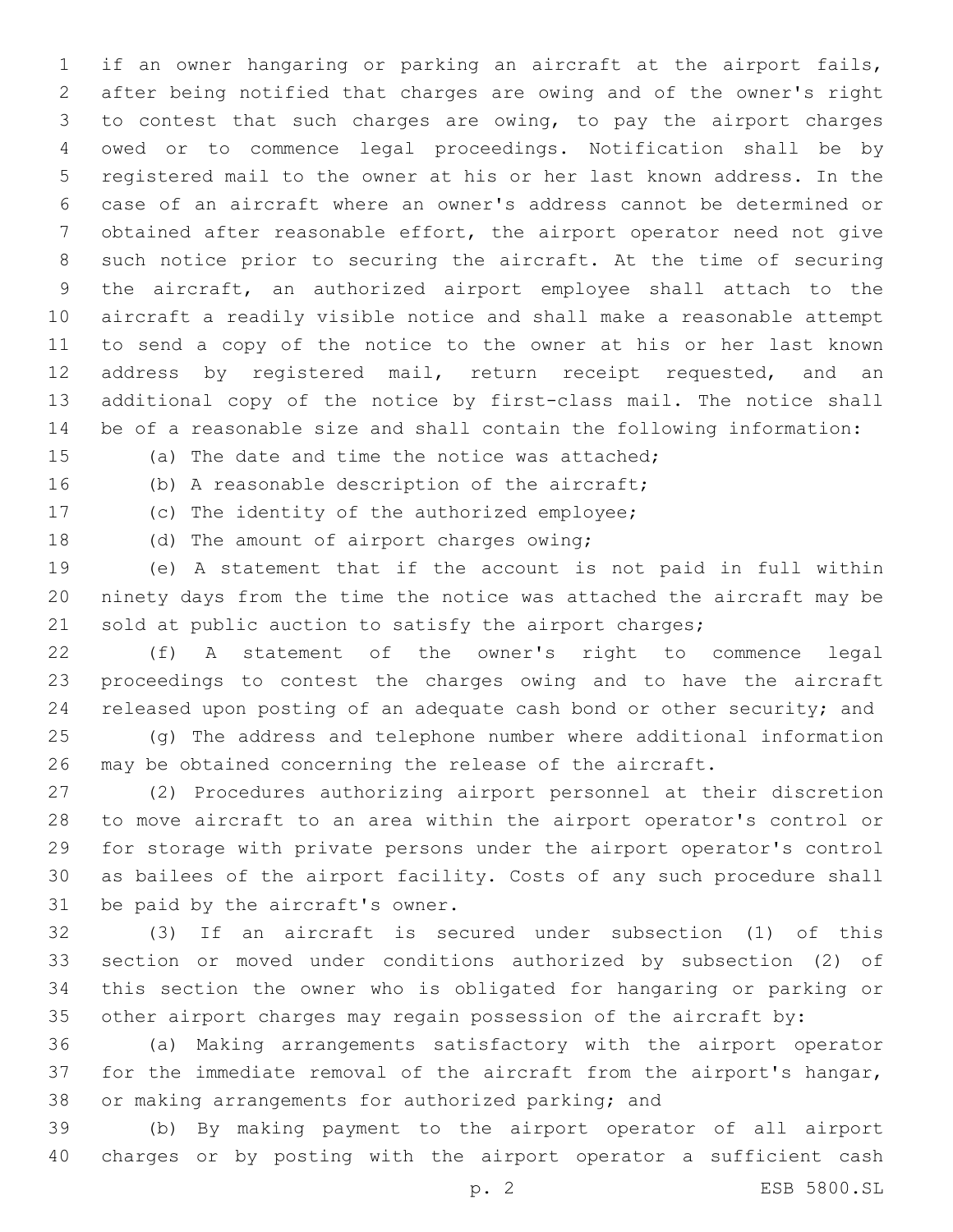bond or other security acceptable to such operator, to be held in trust by the airport operator pending written agreement of the parties with respect to payment by the aircraft owner of the amount owing, or pending resolution of charges in a civil action in a court of competent jurisdiction. Upon written agreement or judicial resolution, the trust shall terminate and the airport operator shall receive so much of the bond or other security as is necessary to satisfy the agreement, or any judgment, costs, and interest as may be awarded to the airport operator. The balance shall be refunded immediately to the owner at the owner's last known address by registered mail, return receipt requested. The airport operator shall send to the owner by first-class mail a notice that the balance of funds was forwarded to him or her by registered mail, return receipt 14 requested.

 (4) If an aircraft parked or hangared at an airport is abandoned, the airport operator may authorize the public sale of the aircraft by authorized personnel to the highest and best bidder for cash as 18 follows:

 (a) If an aircraft has been secured by the airport operator under subsection (1) of this section and is not released to the owner under the bonding provisions of this section within ninety days after notifying or attempting to notify the owner under subsection (1) of this section, or in all other cases, for ninety days after the airport operator secures the aircraft, the aircraft shall be 25 conclusively presumed to have been abandoned by the owner;

 (b) Before the aircraft is sold, the owner of the aircraft shall be given at least twenty days' notice of sale by registered mail, return receipt requested, if the name and address of the owner are known, and the notice of sale shall be published at least once, more than ten but less than twenty days before the sale, in a newspaper of general circulation in the county in which the airport is located. The notice shall include the name of the aircraft, if any, its aircraft identification number, the last known owner and address, the time and place of sale, the amount of airport charges that will be owing at the time of sale, a reasonable description of the aircraft to be sold and a statement that the airport operator may bid all or part of its airport charges at the sale and may become a purchaser at 38 the sale;

 (c) Before the aircraft is sold, any person seeking to redeem an impounded aircraft under this section may commence a lawsuit in the

p. 3 ESB 5800.SL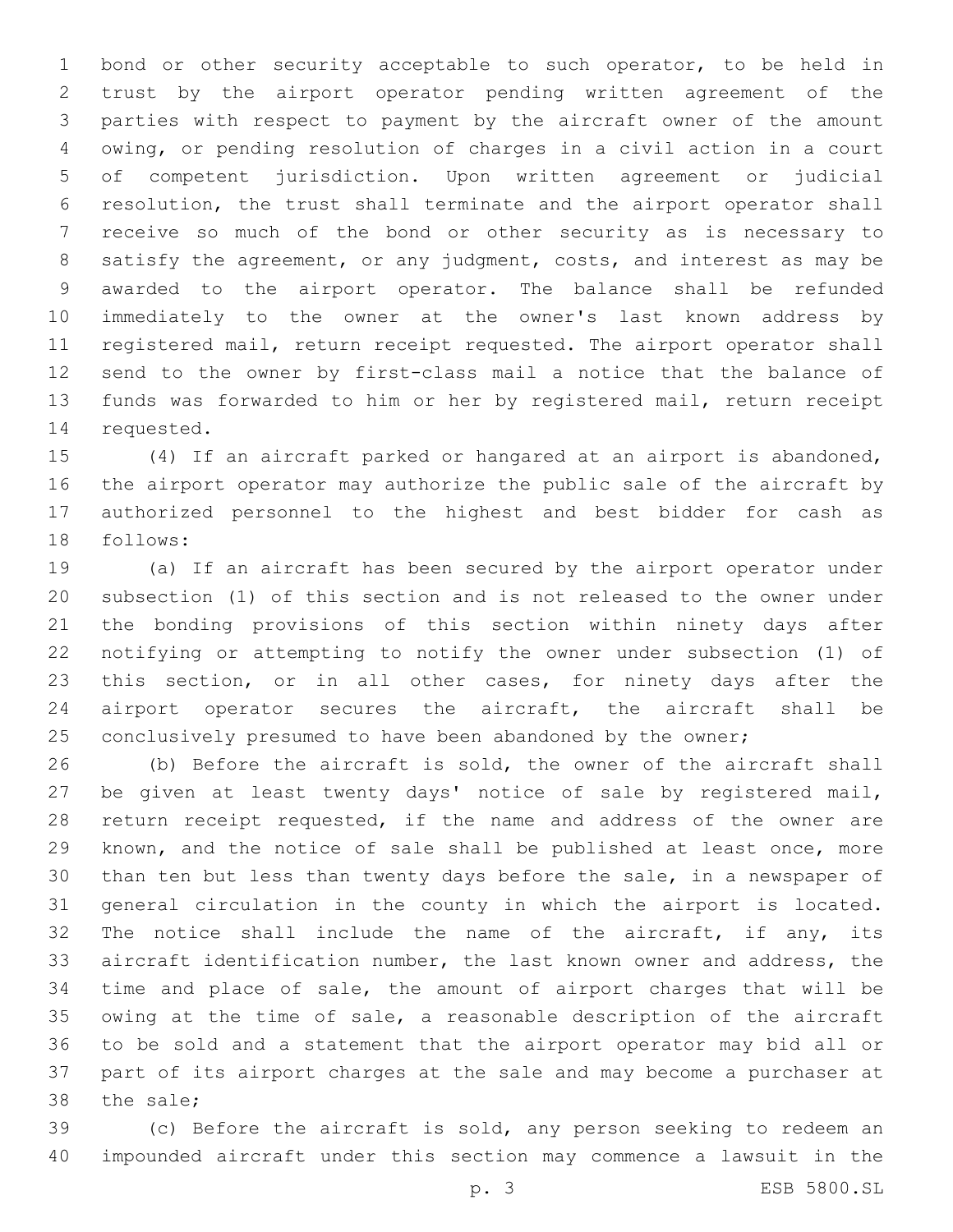superior court of the county in which the aircraft was impounded, to contest the validity of the impoundment or the amount of airport charges owing. Such lawsuit must be commenced within ten days of the date the notification was provided under subsection (1) of this section, or the right to a hearing is waived and the owner is liable for any airport charges owing the airport operator. In the event of litigation, the prevailing party is entitled to reasonable attorneys' 8 fees and costs;

 (d) The proceeds of a sale under this section shall first be 10 applied to payment of airport charges owed. The balance, if any, shall be deposited with the department of revenue to be held in trust 12 for the owner or owners and lienholders for a period of one year from 13 the date of sale. If more than one owner appears on the aircraft title, and/or if any liens appear on the title, the department must, if a claim is made, interplead the balance into a court of competent jurisdiction for distribution. The department may release the balance to the legal owner provided that the claim is made within one year of sale and only one legal owner and no lienholders appear on the title. If no valid claim is made within one year of the date of sale, the 20 excess funds from the sale shall be deposited in the ((aircraft 21 search and rescue, safety, and education account created in RCW 47.68.236)) aeronautics account created under RCW 82.42.090. If the sale is for a sum less than the applicable airport charges, the airport operator is entitled to assert a claim against the aircraft 25 owner or owners for the deficiency;

 (e) In the event that no one purchases the aircraft at a sale, or that the aircraft is not removed from the premises or other arrangements are not made within ten days of the sale, title to the 29 aircraft shall revert to the airport operator.

 (5) The regulations authorized under this section shall be 31 enforceable only if:

 (a) The airport operator has had its tariff and/or regulations, including any and all regulations authorizing the impoundment of an aircraft that is the subject of delinquent airport charges, 35 conspicuously posted at the airport manager's office at all times ( $( \{+\}$ ));

 (b) All impounding remedies available to the airport operator are included in any written contract for airport charges between an 39 airport operator and an aircraft owner; and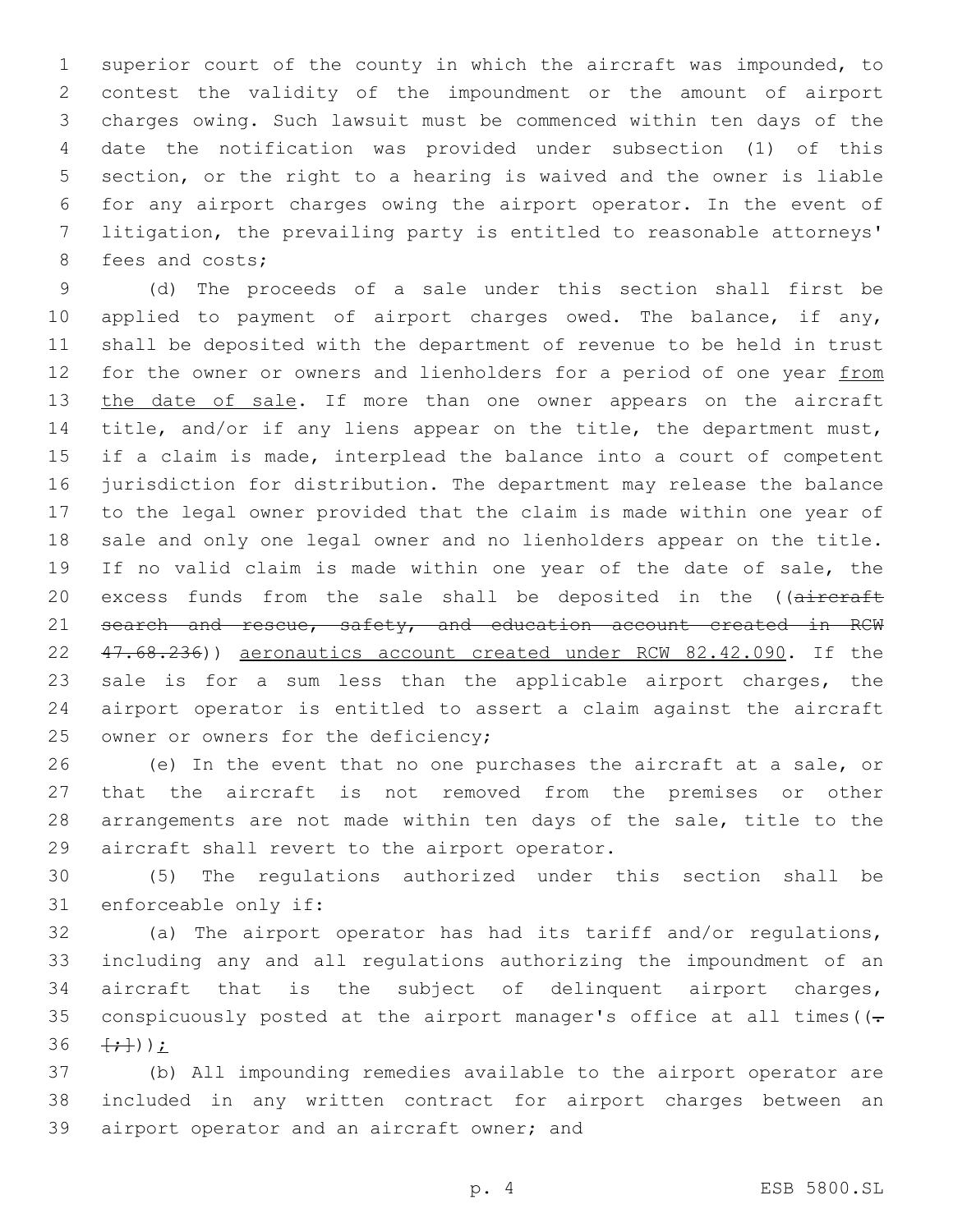(c) All rules and regulations authorized under this section are adopted either pursuant to chapter 34.05 RCW, or by resolution of the 3 appropriate legislative authority, as applicable.

 **Sec. 2.** RCW 19.02.115 and 2017 c 323 s 701 are each amended to 5 read as follows:

 (1) The definitions in this subsection apply throughout this section unless the context clearly requires otherwise.

 (a) "Disclose" means to make known to any person in any manner 9 licensing information.

 (b) "Licensing information" means any information created or obtained by the department in the administration of this chapter and chapters 19.80 and 59.30 RCW, which information relates to any person who: (i) Has applied for or has been issued a license or trade name; or (ii) has been issued an assessment or delinquency fee. Licensing information includes initial and renewal business license 16 applications, and business licenses.

 (c) "Person" has the same meaning as in RCW 82.04.030 and also includes the state and the state's departments and institutions.

 (d) "State agency" means every Washington state office, department, division, bureau, board, commission, or other state 21 agency.

 (2) Licensing information is confidential and privileged, and except as authorized by this section, neither the department nor any other person may disclose any licensing information. Nothing in this chapter requires any person possessing licensing information made confidential and privileged by this section to delete information from such information so as to permit its disclosure.

 (3) This section does not prohibit the department of revenue, or any other person receiving licensing information from the department 30 under this subsection, from:

 (a) Disclosing licensing information in a civil or criminal judicial proceeding or an administrative proceeding:

 (i) In which the person about whom such licensing information is sought and the department, another state agency, or a local government are adverse parties in the proceeding; or

 (ii) Involving a dispute arising out of the department's administration of chapter 19.80 or 59.30 RCW, or this chapter if the licensing information relates to a party in the proceeding;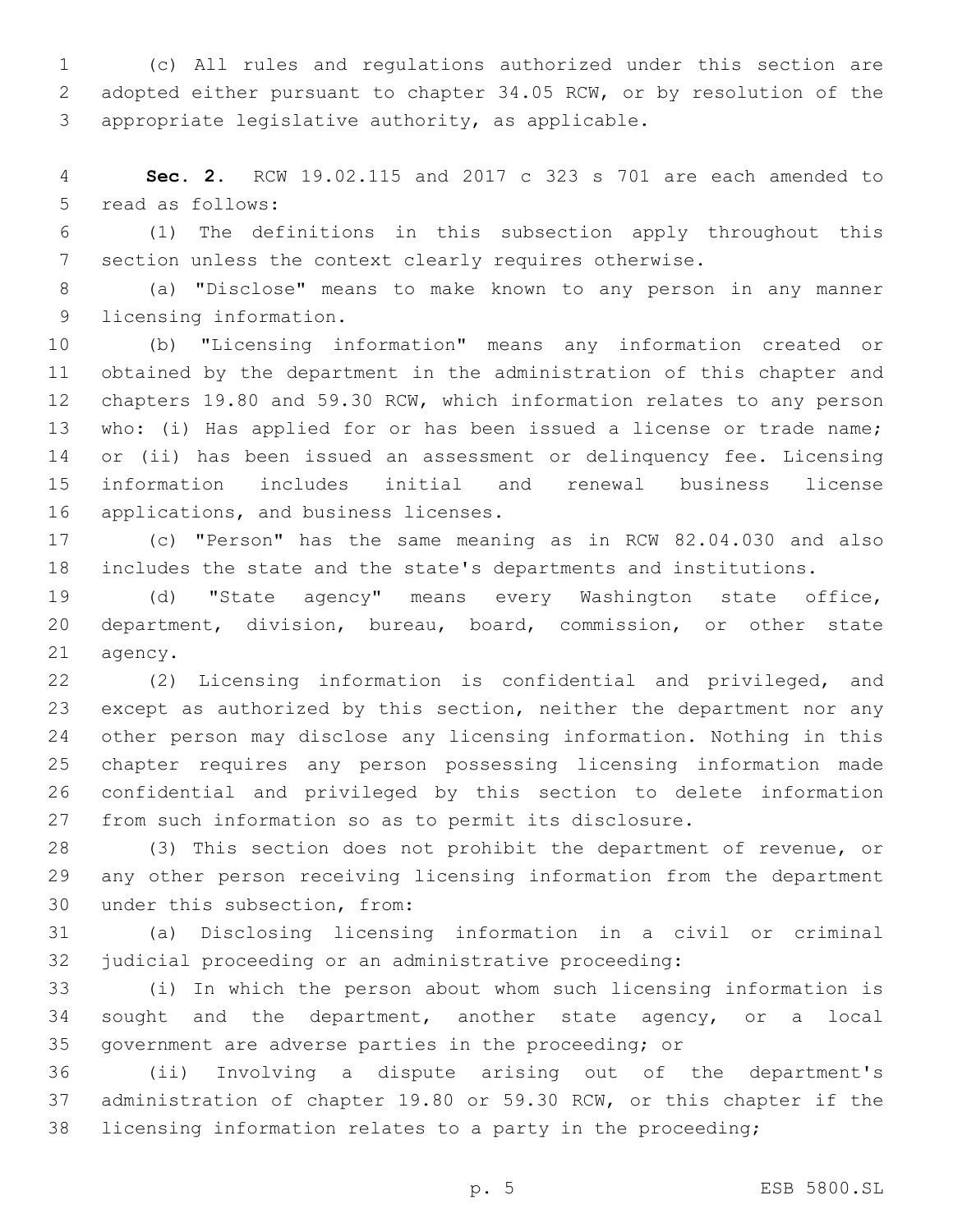(b) Disclosing, subject to such requirements and conditions as the director prescribes by rules adopted pursuant to chapter 34.05 RCW, such licensing information regarding a license applicant or license holder to such license applicant or license holder or to such person or persons as that license applicant or license holder may designate in a request for, or consent to, such disclosure, or to any other person, at the license applicant's or license holder's request, to the extent necessary to comply with a request for information or assistance made by the license applicant or license holder to such other person. However, licensing information not received from the license applicant or holder must not be so disclosed if the director determines that such disclosure would compromise any investigation or litigation by any federal, state, or local government agency in connection with the civil or criminal liability of the license 15 applicant, license holder, or another person, or that such disclosure would identify a confidential informant, or that such disclosure is contrary to any agreement entered into by the department that provides for the reciprocal exchange of information with other government agencies, which agreement requires confidentiality with respect to such information unless such information is required to be disclosed to the license applicant or license holder by the order of 22 any court;

 (c) Publishing statistics so classified as to prevent the identification of particular licensing information;

 (d) Disclosing licensing information for official purposes only, 26 to the governor or attorney general, or to any state agency, or to any committee or subcommittee of the legislature dealing with matters 28 of taxation, revenue, trade, commerce, the control of industry or the 29 professions, or licensing;

 (e) Permitting the department's records to be audited and examined by the proper state officer, his or her agents and 32 employees;

 (f) Disclosing any licensing information to a peace officer as defined in RCW 9A.04.110 or county prosecuting attorney, for official 35 purposes. The disclosure may be made only ((in response to a search warrant, subpoena, or other court order, unless the disclosure is)) 37 for the purpose of ((criminal tax or license)) review, investigation, 38 or enforcement activities related to a license or license 39 application. A peace officer or county prosecuting attorney who receives the licensing information may disclose that licensing

p. 6 ESB 5800.SL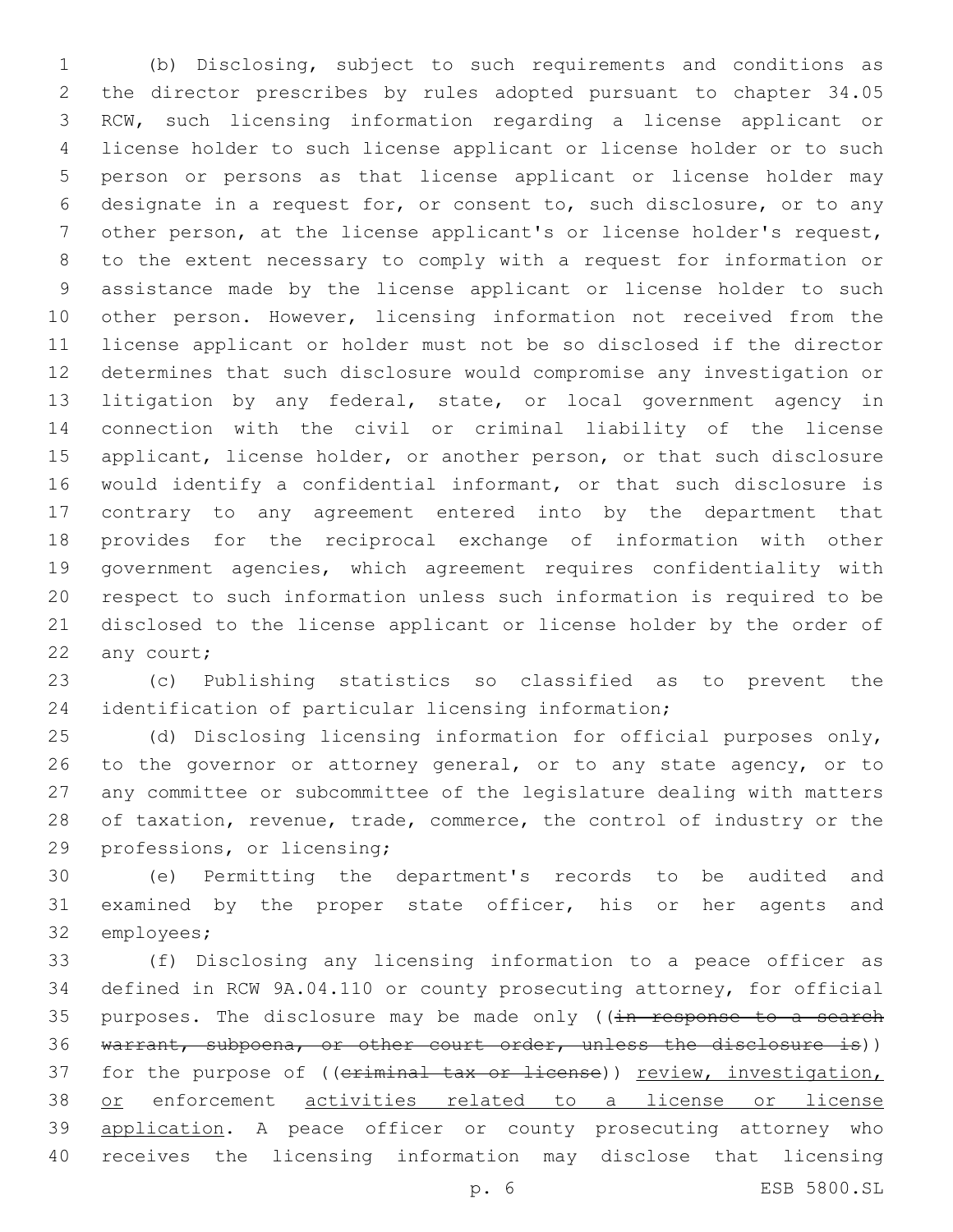information only ((for use in the investigation and a related court proceeding, or in the court proceeding for which the licensing information originally was sought)) in conformance with restrictions 4 found in this section;

 (g) Disclosing, in a manner that is not associated with other licensing information, the name of a license applicant or license holder, entity type, registered trade name, business address, mailing address, unified business identifier number, list of licenses issued to a person through the business licensing system established in this 10 chapter and their issuance and expiration dates, and the dates of opening of a business. This subsection may not be construed as giving 12 authority to the department to give, sell, or provide access to any 13 list of persons for any commercial purpose;

 (h) Disclosing licensing information that is also maintained by another Washington state or local governmental agency as a public record available for inspection and copying under the provisions of chapter 42.56 RCW or is a document maintained by a court of record 18 and is not otherwise prohibited from disclosure;

 (i) Disclosing any licensing information when the disclosure is specifically authorized under any other section of the Revised Code 21 of Washington;

22 (i) Disclosing licensing information to the proper officer of the licensing or tax department of any city, town, or county of this state, for official purposes. If the licensing information does not 25 relate to a license issued by the city, town, or county requesting the licensing information, disclosure may be made only if the laws of the requesting city, town, or county grants substantially similar privileges to the proper officers of this state; or

 (k) Disclosing licensing information to the federal government 30 for official purposes.

 (4) Notwithstanding anything to the contrary in this section, a state agency or local government agency may disclose licensing information relating to a license issued on its behalf by the department pursuant to this chapter if the disclosure is authorized by another statute, local law, or administrative rule.

 (5) The department, any other state agency, or local government may refuse to disclose licensing information that is otherwise disclosable under subsection (3) of this section if such disclosure would violate federal law or any information sharing agreement between the state or local government and federal government.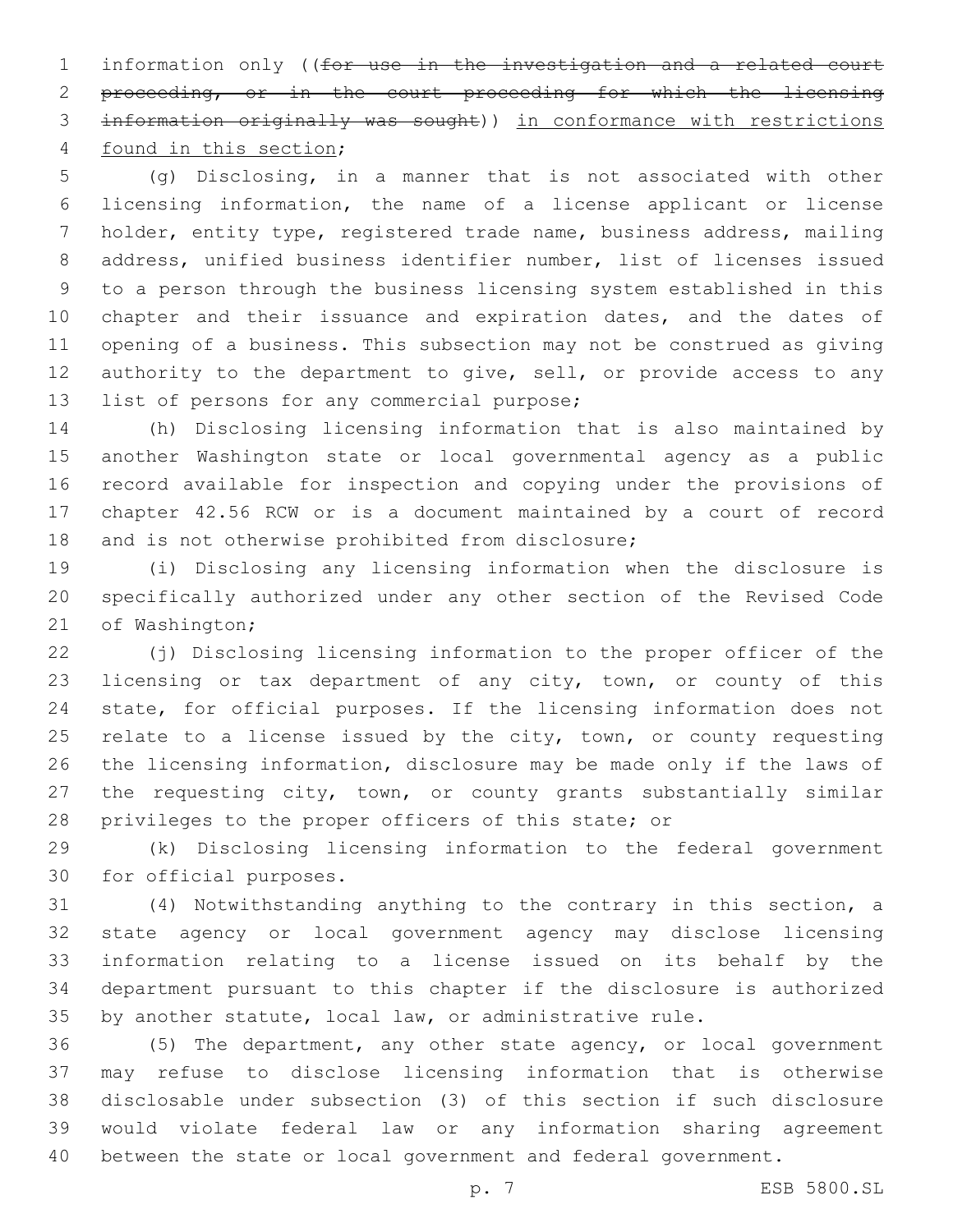(6) Any person acquiring knowledge of any licensing information in the course of his or her employment with the department and any person acquiring knowledge of any licensing information as provided under subsection (3)(d), (e), (f), (j), or (k) of this section, who discloses any such licensing information to another person not entitled to knowledge of such licensing information under the provisions of this section, is guilty of a misdemeanor. If the person guilty of such violation is an officer or employee of the state, such person must forfeit such office or employment and is incapable of holding any public office or employment in this state for a period of 11 two years thereafter.

 **Sec. 3.** RCW 82.02.210 and 2007 c 6 s 105 are each amended to 13 read as follows:

 (1) It is the intent of the legislature that Washington join as a member state in the streamlined sales and use tax agreement referred to in chapter 82.58 RCW. The agreement provides for a simpler and more uniform sales and use tax structure among states that have sales and use taxes. The intent of the legislature is to bring Washington's sales and use tax system into compliance with the agreement so that Washington may join as a member state and have a voice in the development and administration of the system, and to substantially 22 reduce the burden of tax compliance on sellers.

 (2) Chapter 168, Laws of 2003 does not include changes to Washington law that may be required in the future and that are not fully developed under the agreement. These include, but are not limited to, changes relating to online registration, reporting, and remitting of payments by businesses for sales and use tax purposes, monetary allowances for sellers and their agents, sourcing, and amnesty for businesses registering under the agreement.

 (3) It is the intent of the legislature that the provisions of this title relating to the administration and collection of state and local sales and use taxes be interpreted and applied consistently 33 with the agreement.

 (4) The department of revenue shall report to the fiscal 35 committees of the legislature ((on January 1, 2004, and each January 1st thereafter, on the development of the agreement and shall recommend changes to the sales and use tax structure and propose legislation as may be necessary to keep Washington in compliance with the agreement)) by January 1st of the year immediately following any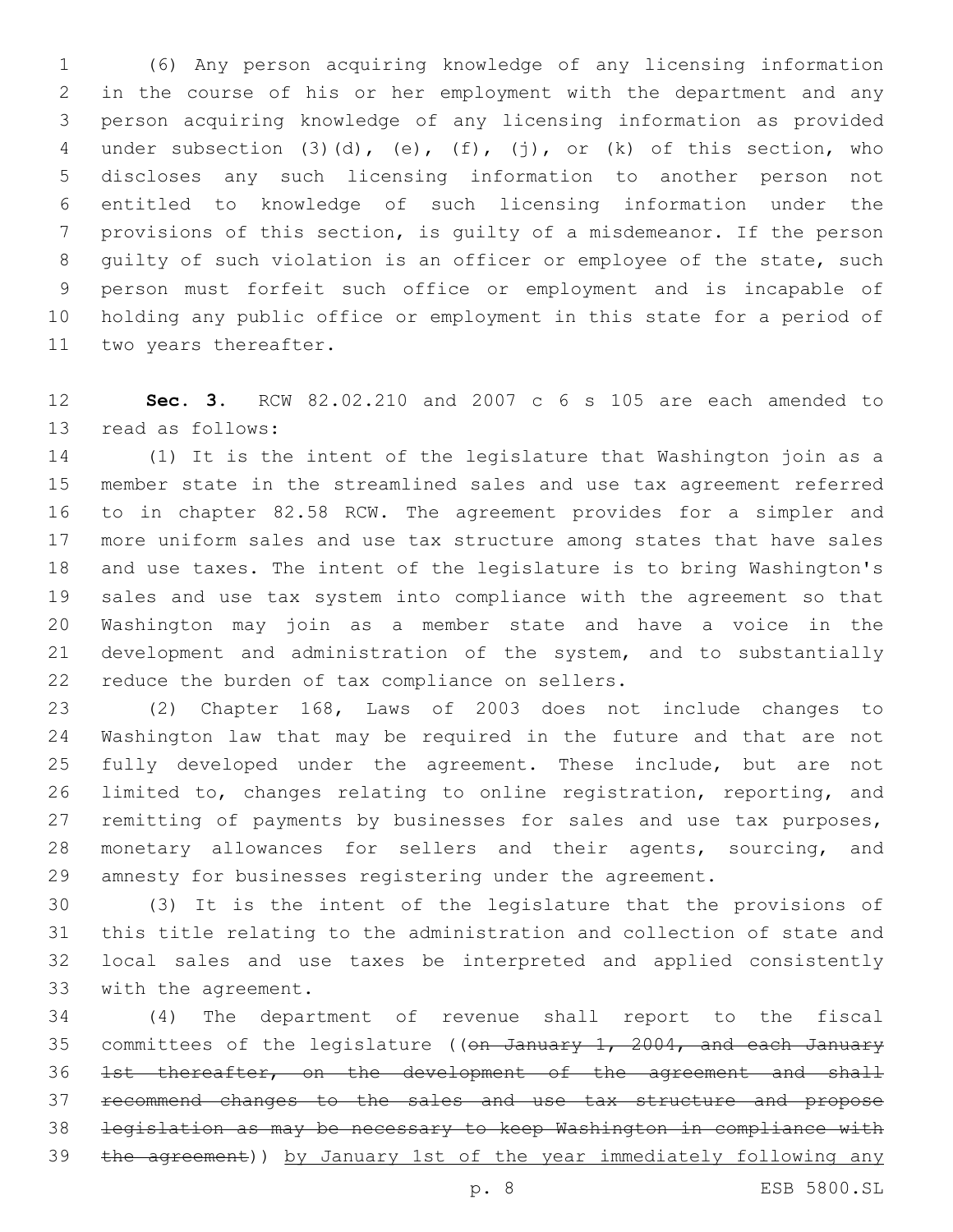year during which the streamlined sales and use tax agreement is

amended, if legislation is required to keep Washington in compliance

3 with the agreement.

 **Sec. 4.** RCW 82.04.299 and 2020 c 2 s 4 are each amended to read 5 as follows:

 (1)(a) Beginning with business activities occurring on or after April 1, 2020, in addition to the taxes imposed under RCW 82.04.290(2), a workforce education investment surcharge is imposed on select advanced computing businesses. The surcharge is equal to the gross income of the business subject to the tax under RCW 82.04.290(2), multiplied by the rate of 1.22 percent.

 (b) Except as provided in (e) of this subsection (1), in no case will the combined surcharge imposed under this subsection (1) paid by all members of an affiliated group be more than nine million dollars 15 annually.

 (c) For persons subject to the surcharge imposed under this subsection (1) that report under one or more tax classifications, the surcharge applies only to business activities taxed under RCW 19 82.04.290(2).

 (d) The surcharge imposed under this subsection (1) must be reported and paid on a quarterly basis in a manner as required by the department. Returns and amounts payable under this subsection (1) are due by the last day of the month immediately following the end of the reporting period covered by the return. All other taxes must be reported and paid as required under RCW 82.32.045.

 (e)(i) To aid in the effective administration of the surcharge in this subsection (1), the department may require persons believed to be engaging in advanced computing or affiliated with a person believed to be engaging in advanced computing to disclose whether they are a member of an affiliated group and, if so, to identify all other members of the affiliated group subject to the surcharge.

 (ii) If the department establishes, by clear, cogent, and convincing evidence, that one or more members of an affiliated group, with intent to evade the surcharge under this subsection (1), failed to fully comply with this subsection (1)(e), the department must assess against that person, or those persons collectively, a penalty equal to fifty percent of the amount of the total surcharge payable by all members of that affiliated group for the calendar year during which the person or persons failed to fully comply with this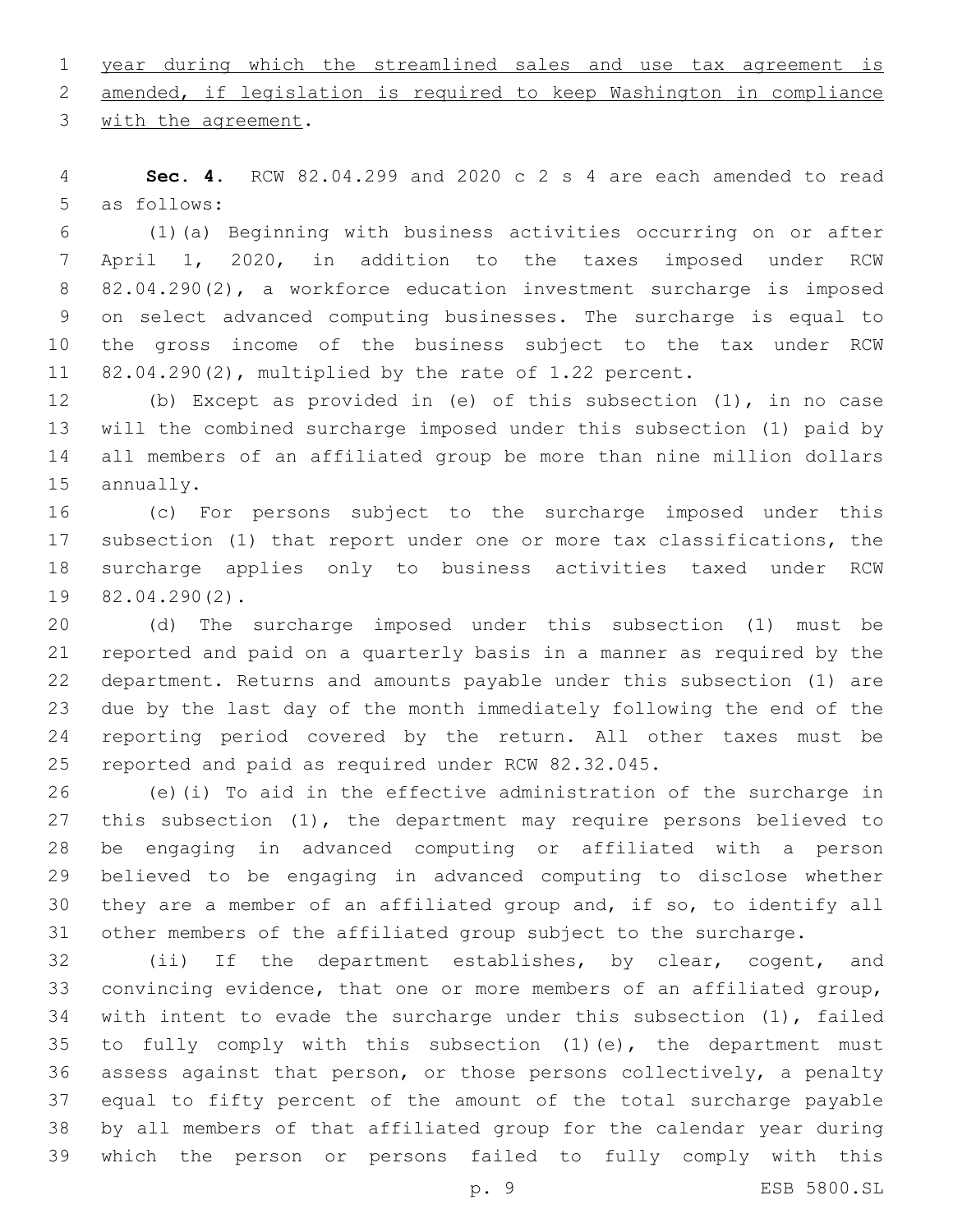subsection (1)(e). The penalty under this subsection (1)(e) is in lieu of and not in addition to the evasion penalty under RCW  $382.32.090(7)$ .

 (f) For the purposes of this subsection (1) the following 5 definitions apply:

 (i) "Advanced computing" means designing or developing computer software or computer hardware, whether directly or contracting with 8 another person, including ((modifications)): Modifications to 9 computer software or computer hardware( $(\tau)$ ); cloud computing 10 services $((\tau))$ ; or operating ((an online)) as a marketplace facilitator as defined by RCW 82.08.0531, an online search engine, or 12 online social networking platform;

 (ii) "Affiliate" and "affiliated" means a person that directly or indirectly, through one or more intermediaries, controls, is controlled by, or is under common control with another person;

 (iii) "Affiliated group" means a group of two or more persons 17 that are affiliated with each other;

 (iv) "Cloud computing services" means on-demand delivery of computing resources, such as networks, servers, storage, 20 applications, and services, over the internet;

 (v) "Control" means the possession, directly or indirectly, of more than fifty percent of the power to direct or cause the direction of the management and policies of a person, whether through the ownership of voting shares, by contract, or otherwise; and

 (vi) "Select advanced computing business" means a person who is a member of an affiliated group with at least one member of the affiliated group engaging in the business of advanced computing, and the affiliated group has worldwide gross revenue of more than twenty- five billion dollars during the immediately preceding calendar year. A person who is primarily engaged within this state in the provision of commercial mobile service, as that term is defined in 47 U.S.C. Sec. 332(d)(1), shall not be considered a select advanced computing business. A person who is primarily engaged in this state in the operation and provision of access to transmission facilities and infrastructure that the person owns or leases for the transmission of voice, data, text, sound, and video using wired telecommunications networks shall not be considered a select advanced computing business. A person that is primarily engaged in business as a "financial institution" as defined in RCW 82.04.29004, as that section existed on January 1, 2020, shall not be considered a select

p. 10 ESB 5800.SL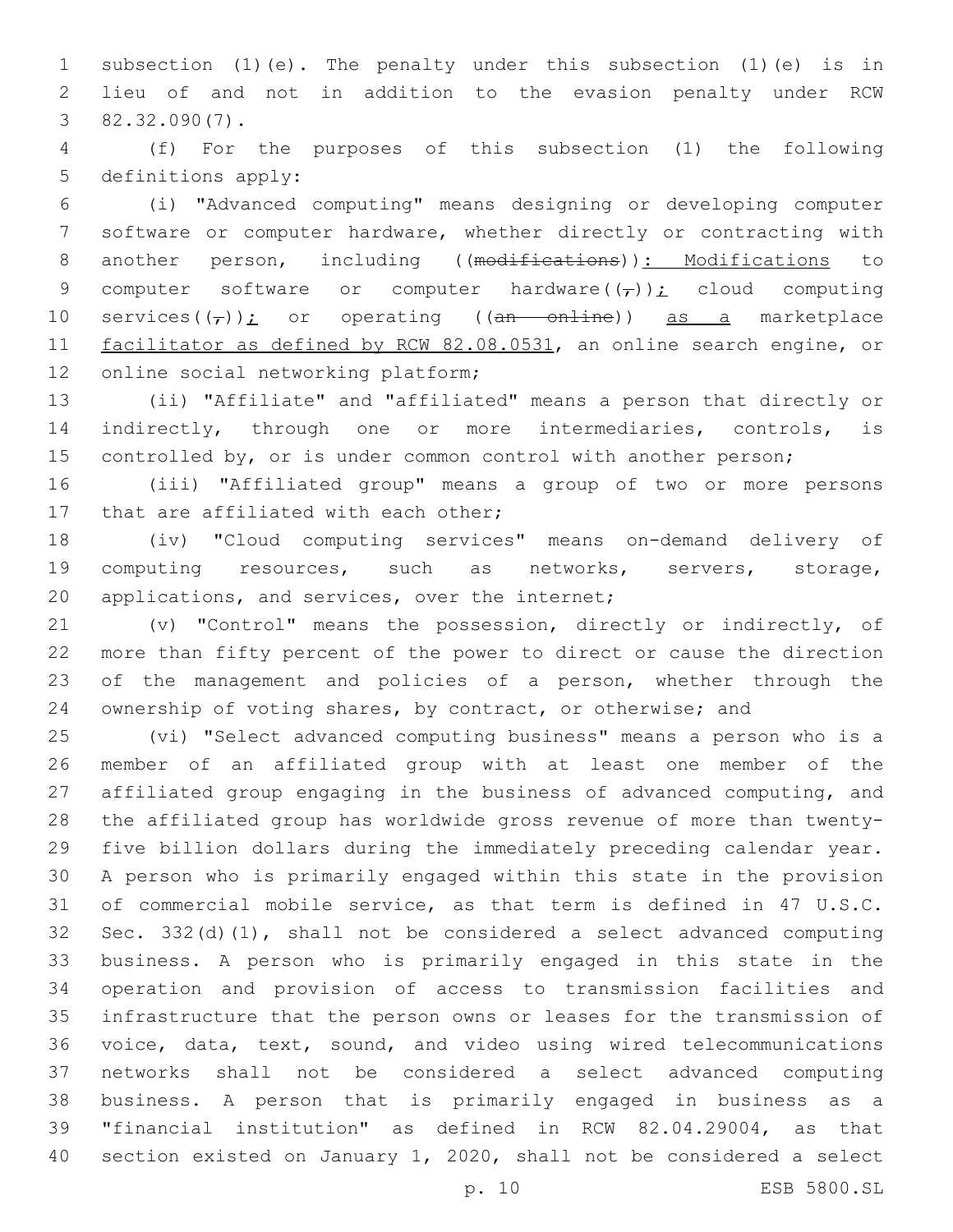advanced computing business. For purposes of this subsection (1)(f)(vi), "primarily" is determined based on gross income of the business.3

 (2) The workforce education investment surcharge under this section does not apply to any hospital as defined in RCW 70.41.020, including any hospital that comes within the scope of chapter 71.12 RCW if the hospital is also licensed under chapter 70.41 RCW.

 (3) Revenues from the surcharge under this section must be deposited directly into the workforce education investment account 10 established in RCW 43.79.195.

 (4) The department has the authority to determine through an audit or other investigation whether a person is subject to the 13 surcharge imposed in this section.

 **Sec. 5.** RCW 82.08.025661 and 2016 c 191 s 2 are each amended to 15 read as follows:

 (1) Subject to the requirements of this section, the tax levied 17 by RCW 82.08.020 does not apply to:

 (a) Charges for labor and services rendered in respect to the constructing of new buildings, made to: (i) An eligible maintenance repair operator engaged in the maintenance of airplanes; or (ii) a port district, political subdivision, or municipal corporation, if the new building is to be leased to an eligible maintenance repair 23 operator engaged in the maintenance of airplanes;

 (b) Sales of tangible personal property that will be incorporated as an ingredient or component of such buildings during the course of 26 the constructing; or

 (c) Charges made for labor and services rendered in respect to installing, during the course of constructing such buildings, building fixtures not otherwise eligible for the exemption under RCW 82.08.02565.30

 (2)(a) The exemption in this section is in the form of a remittance. A buyer claiming an exemption from the tax in the form of a remittance under this section must pay all applicable state and local sales taxes imposed under RCW 82.08.020 and chapter 82.14 RCW 35 on all purchases qualifying for the exemption.

 (b) The department must determine eligibility under this section based on information provided by the buyer and through audit and other administrative records. The buyer may on a quarterly basis submit an application, in a form and manner as required by the

p. 11 ESB 5800.SL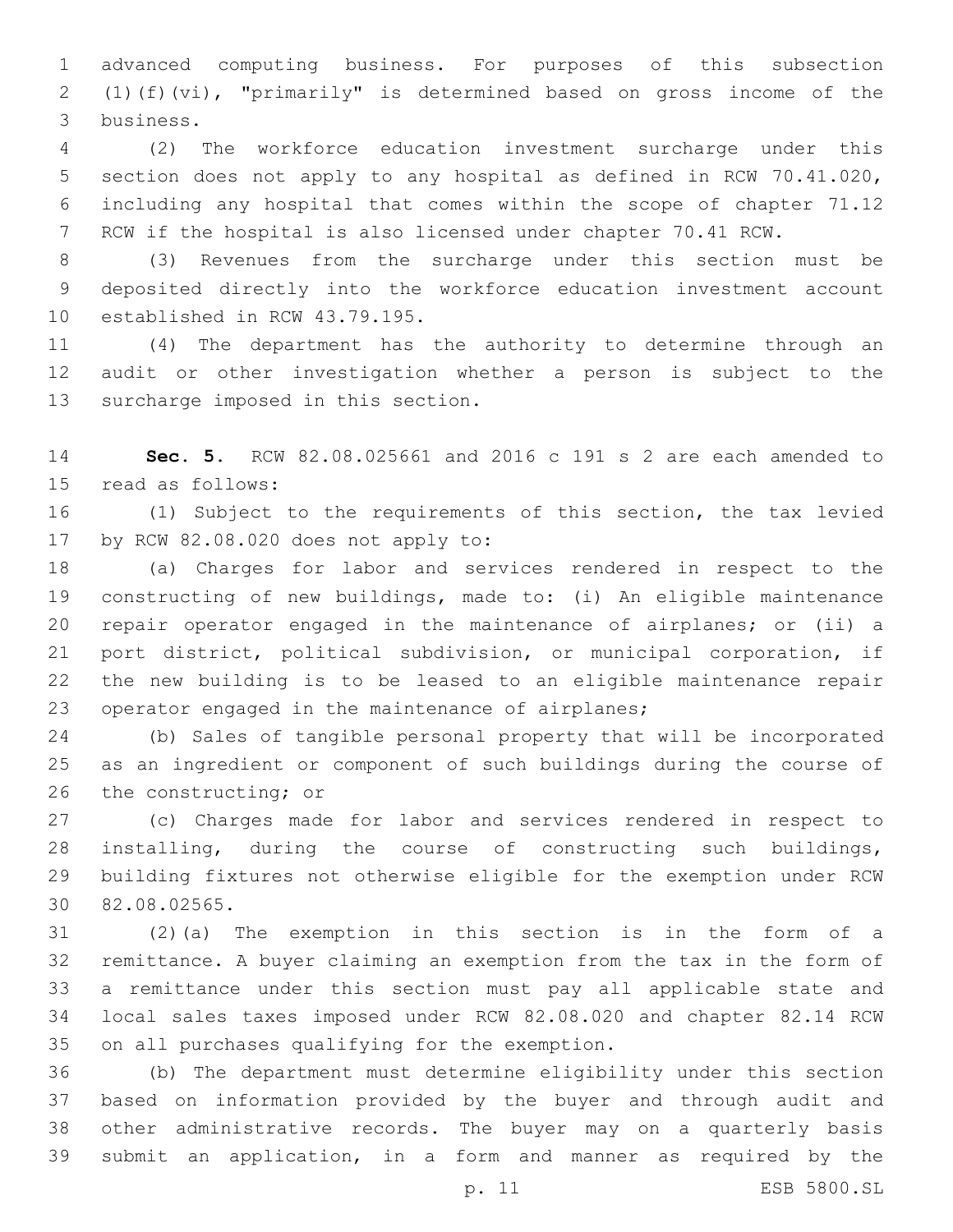department by rule, specifying the amount of exempted tax claimed and the qualifying purchases or acquisitions for which the exemption is claimed. The buyer must retain, in adequate detail to enable the department to determine whether the equipment or construction meets the criteria under this section: Invoices; proof of tax paid; documents describing the location and size of new structures; and 7 construction invoices and documents.

 (c) The department must on a quarterly basis remit exempted amounts to qualifying persons who submitted applications during the 10 previous quarter.

 (d) A person may request a remittance for state sales and use taxes after the aircraft maintenance and repair station has been operationally complete for four years, but not sooner than December 1, 2021. However, the department may not remit the state portion of sales and use taxes if the person did not report at least one hundred average employment positions to the employment security department 17 for ((September)) October 1, 2020, through September ((4)) 30, 2021, with an average annualized wage of eighty thousand dollars. A person must provide the department with the unemployment insurance number provided to the employment security department for the establishment.

 (e) A person may request a remittance for local sales and use 22 taxes on or after July 1, 2016.

 (3) In order to qualify under this section before starting construction, the port district, political subdivision, or municipal corporation must have entered into an agreement with an eligible maintenance repair operator to build such a facility. A person claiming the exemption under this section is subject to all the requirements of chapter 82.32 RCW. In addition, the person must file a complete annual report with the department under RCW 82.32.534.

 (4) The definitions in this subsection apply throughout this section unless the context clearly requires otherwise.

 (a) "Eligible maintenance repair operator" means a person classified by the federal aviation administration as a federal aviation regulation part 145 certificated repair station and located in an international airport owned by a county with a population 36 greater than one million five hundred thousand.

 (b) "Operationally complete" means constructed to the point of being functionally capable of hosting the repair and maintenance of airplanes.39

40 (5) This section expires January 1, 2027.

p. 12 ESB 5800.SL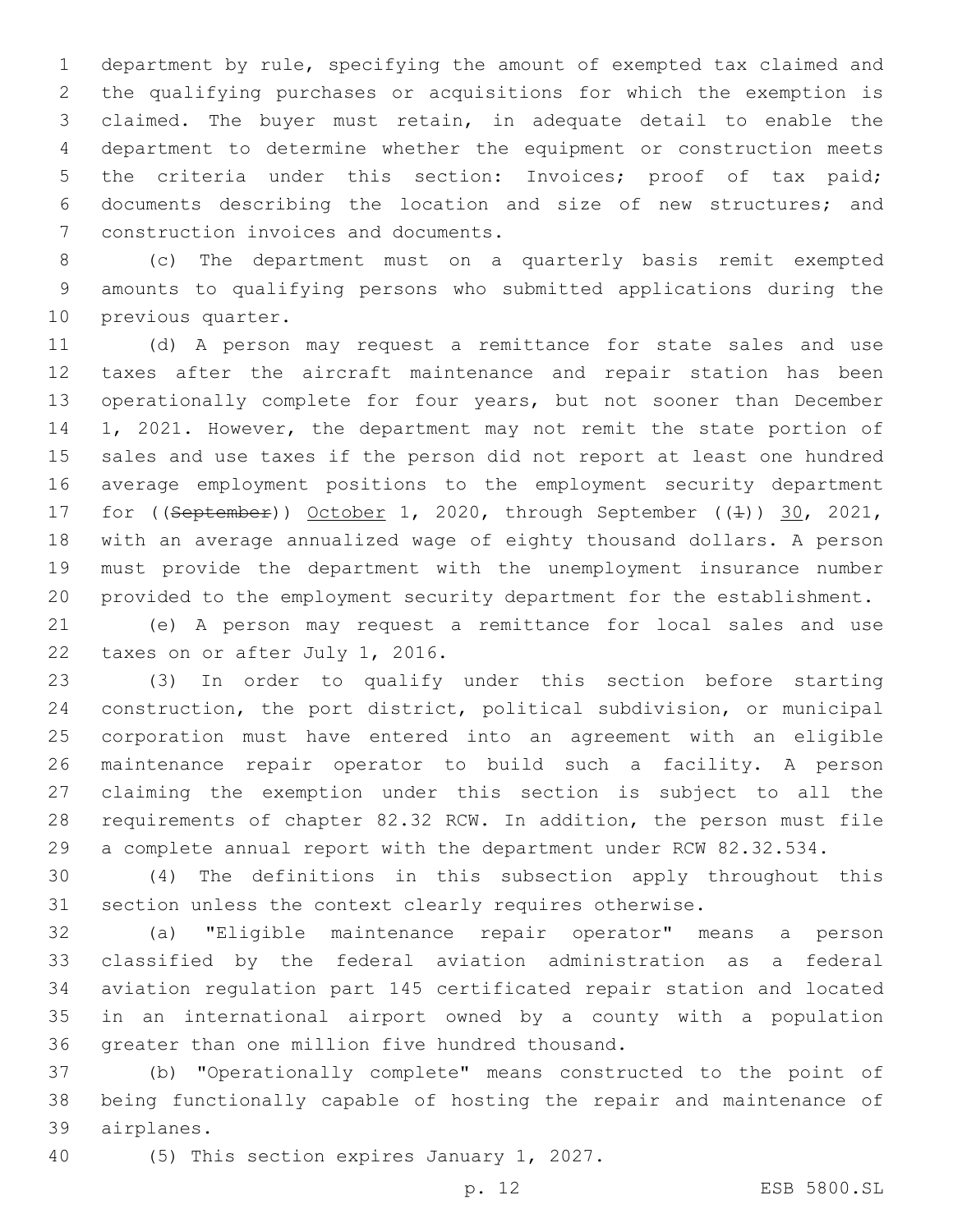**Sec. 6.** RCW 82.08.9997 and 2015 c 207 s 4 are each amended to 2 read as follows:

 The taxes imposed by this chapter do not apply to the retail sale of marijuana, useable marijuana, marijuana concentrates, and marijuana-infused products covered by an agreement entered into under RCW 43.06.490. "Marijuana," "useable marijuana," "marijuana concentrates," and "marijuana-infused products" have the same meaning as defined in RCW 69.50.101. The provisions of RCW 82.32.805 and 82.32.808 do not apply to this section.

 **Sec. 7.** RCW 82.12.02685 and 2021 c 250 s 2 are each amended to read as follows:11

 (1) The provisions of this chapter shall not apply in respect to the use of tangible personal property that becomes an ingredient or component of buildings or other structures, in which at least 50 15 percent of housing units in the development are used as farmworker housing, during the course of constructing, repairing, decorating, or 17 improving the buildings or other structures by any person.

 (2) The exemption provided in this section for farmworker housing provided on a year-round basis only applies if that housing is built to the current building code for single-family or multifamily dwellings according to the state building code, chapter 19.27 RCW.

 (3) Any farmworker housing built under this section shall be used according to this section for at least five consecutive years from 24 the date the housing is approved for occupancy, or the full amount of a tax otherwise due shall be immediately due and payable together with interest, but not penalties, from the date the housing is approved for occupancy until the date of payment. If at any time farmworker housing ceases to be used in the manner specified in subsection (2) of this section, the full amount of tax otherwise due shall be immediately due and payable with interest, but not penalties, from the date the housing ceases to be used as farmworker 32 housing until the date of payment.

 (4) The exemption provided in this section shall not apply to housing built for the occupancy of an employer, family members of an employer, or persons owning stock or shares in a farm partnership or 36 corporation business.

 (5) If during any agricultural season in the qualifying five years under subsection (3) of this section the housing is occupied by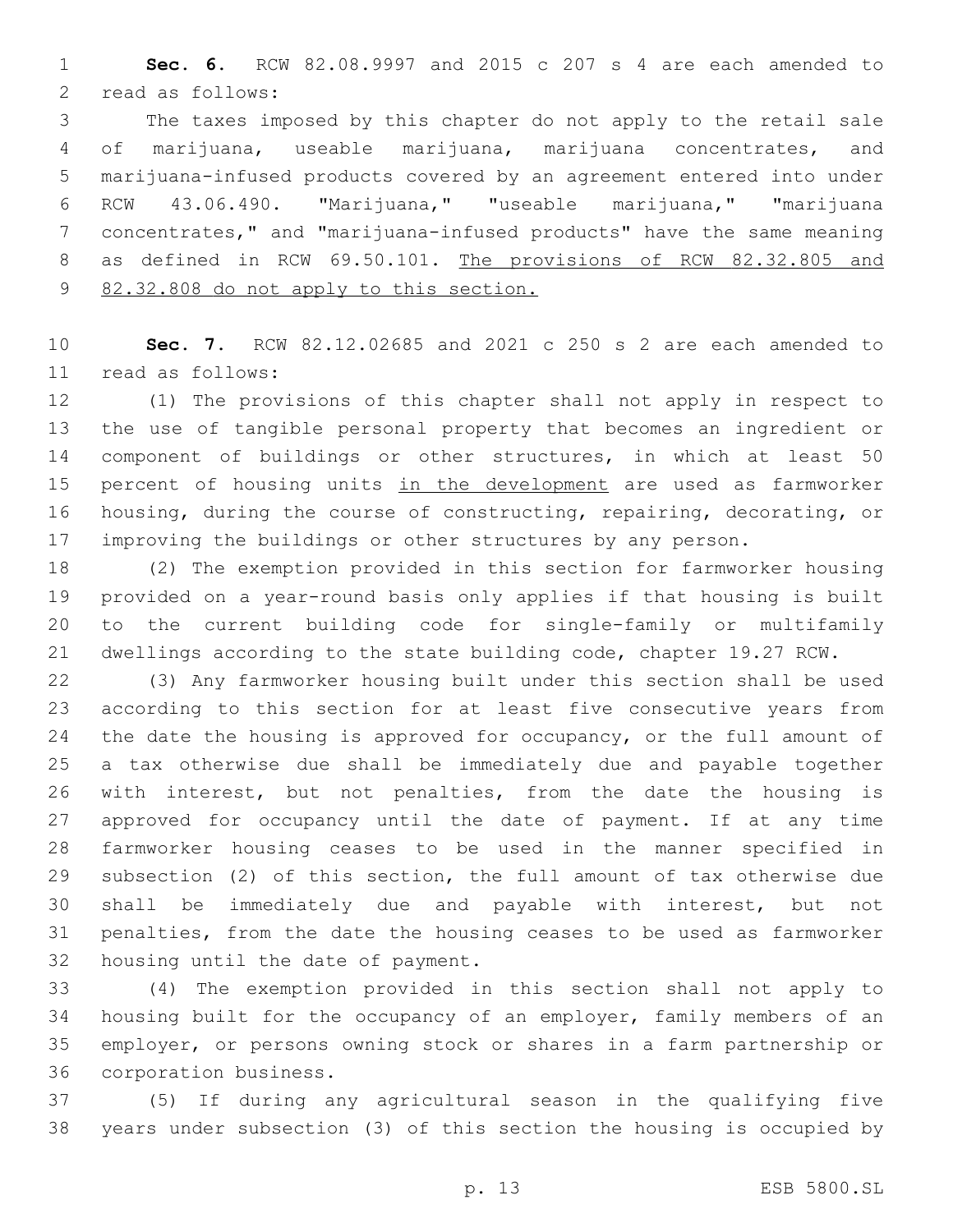a farmworker who does not have an H-2A visa, then the housing will be considered not to be exclusively built for workers on an H-2A visa.

(6) The definitions in RCW 82.08.02745(6) apply to this section.

(7) This section expires January 1, 2032.4

 **Sec. 8.** RCW 82.12.9997 and 2015 c 207 s 5 are each amended to read as follows:6

 The taxes imposed by this chapter do not apply to the use of marijuana, useable marijuana, marijuana concentrates, and marijuana- infused products covered by an agreement entered into under RCW 43.06.490. "Marijuana," "useable marijuana," "marijuana concentrates," and "marijuana-infused products" have the same meaning 12 as defined in RCW 69.50.101. The provisions of RCW 82.32.805 and 82.32.808 do not apply to this section.

 **Sec. 9.** RCW 82.32.330 and 2021 c 145 s 18 are each amended to 15 read as follows:

16 (1) For purposes of this section:

 (a) "Disclose" means to make known to any person in any manner 18 whatever a return or tax information;

 (b) "Return" means a tax or information return or claim for refund required by, or provided for or permitted under, the laws of 21 this state which is filed with the department of revenue by, on behalf of, or with respect to a person, and any amendment or supplement thereto, including supporting schedules, attachments, or lists that are supplemental to, or part of, the return so filed;

 (c) "Tax information" means (i) a taxpayer's identity, (ii) the nature, source, or amount of the taxpayer's income, payments, receipts, deductions, exemptions, credits, assets, liabilities, net worth, tax liability deficiencies, overassessments, or tax payments, whether taken from the taxpayer's books and records or any other source, (iii) whether the taxpayer's return was, is being, or will be examined or subject to other investigation or processing, (iv) a part of a written determination that is not designated as a precedent and disclosed pursuant to RCW 82.32.410, or a background file document 34 relating to a written determination, and (v) other data received by, recorded by, prepared by, furnished to, or collected by the department of revenue with respect to the determination of the existence, or possible existence, of liability, or the amount thereof, of a person under the laws of this state for a tax, penalty,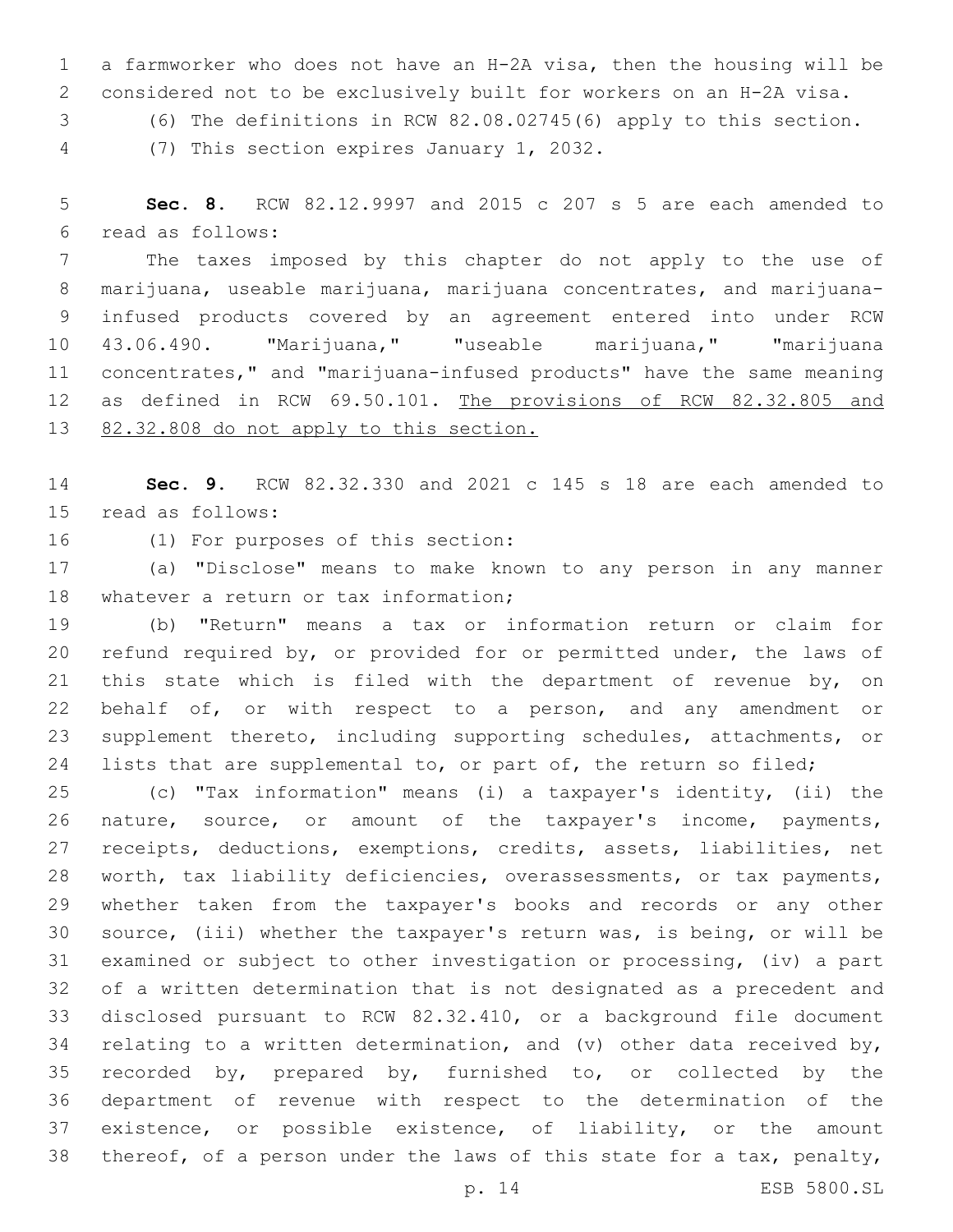interest, fine, forfeiture, or other imposition, or offense. However, data, material, or documents that do not disclose information related to a specific or identifiable taxpayer do not constitute tax information under this section. Except as provided by RCW 82.32.410, nothing in this chapter requires any person possessing data, material, or documents made confidential and privileged by this section to delete information from such data, material, or documents 8 so as to permit its disclosure;

 (d) "State agency" means every Washington state office, department, division, bureau, board, commission, or other state 11 agency;

 (e) "Taxpayer identity" means the taxpayer's name, address, telephone number, registration number, or any combination thereof, or 14 any other information disclosing the identity of the taxpayer; and

 (f) "Department" means the department of revenue or its officer, 16 agent, employee, or representative.

 (2) Returns and tax information are confidential and privileged, and except as authorized by this section, neither the department of revenue nor any other person may disclose any return or tax 20 information.

 (3) This section does not prohibit the department of revenue 22 from:

 (a) Disclosing such return or tax information in a civil or criminal judicial proceeding or an administrative proceeding:

 (i) In respect of any tax imposed under the laws of this state if the taxpayer or its officer or other person liable under this title or chapter 83.100 RCW is a party in the proceeding;

 (ii) In which the taxpayer about whom such return or tax information is sought and another state agency are adverse parties in 30 the proceeding; or

(iii) Brought by the department under RCW 18.27.040 or 19.28.071;

 (b) Disclosing, subject to such requirements and conditions as the director prescribes by rules adopted pursuant to chapter 34.05 RCW, such return or tax information regarding a taxpayer to such taxpayer or to such person or persons as that taxpayer may designate in a request for, or consent to, such disclosure, or to any other person, at the taxpayer's request, to the extent necessary to comply with a request for information or assistance made by the taxpayer to such other person. However, tax information not received from the taxpayer must not be so disclosed if the director determines that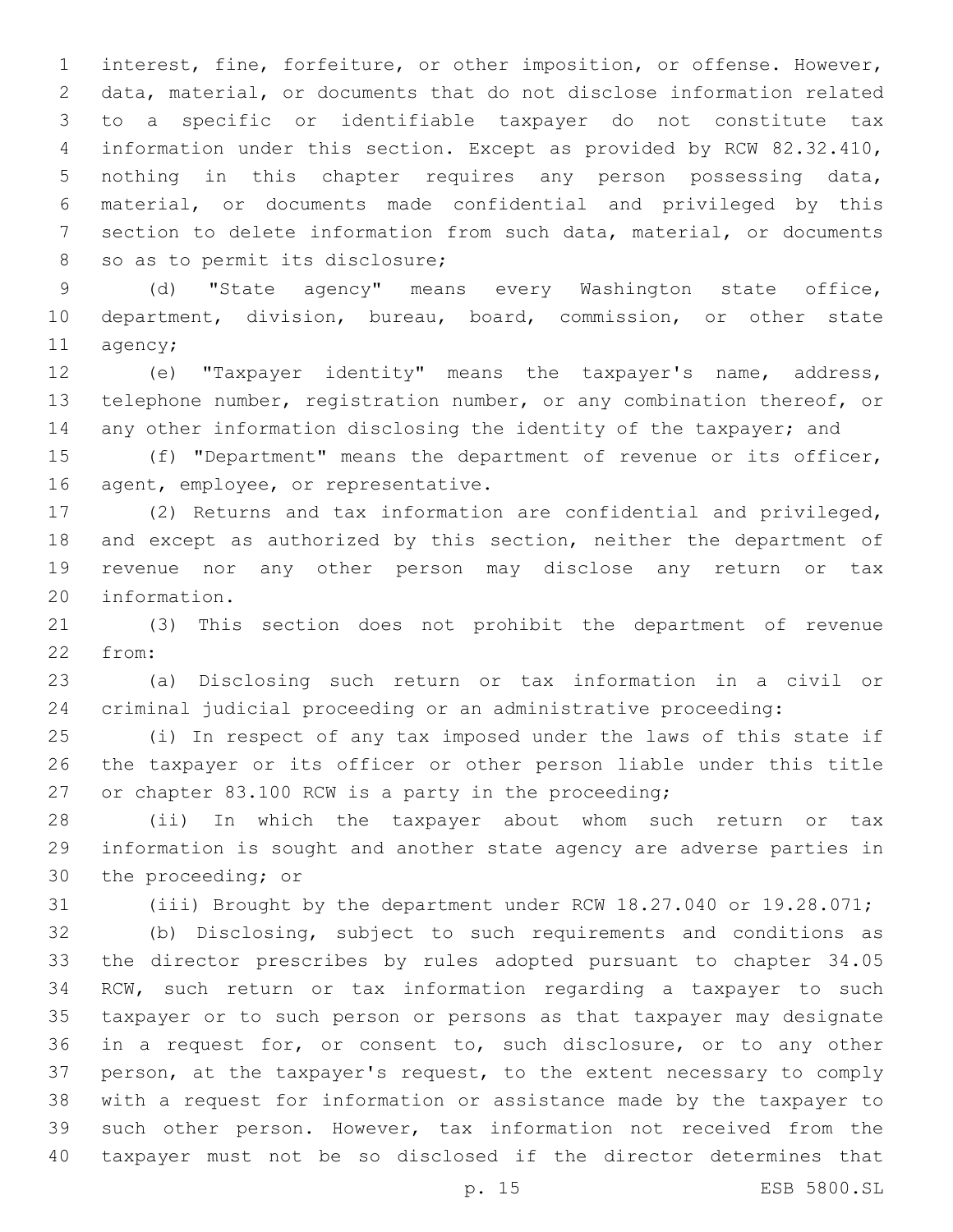such disclosure would compromise any investigation or litigation by any federal, state, or local government agency in connection with the civil or criminal liability of the taxpayer or another person, or that such disclosure would identify a confidential informant, or that such disclosure is contrary to any agreement entered into by the department that provides for the reciprocal exchange of information with other government agencies which agreement requires confidentiality with respect to such information unless such information is required to be disclosed to the taxpayer by the order 10 of any court;

 (c) Disclosing the name of a taxpayer against whom a warrant under RCW 82.32.210 has been either issued or filed and remains outstanding for a period of at least ten working days. The department is not required to disclose any information under this subsection if a taxpayer has entered a deferred payment arrangement with the department for the payment of a warrant that has not been filed and is making payments upon such deficiency that will fully satisfy the 18 indebtedness within twelve months;

 (d) Publishing statistics so classified as to prevent the 20 identification of particular returns or reports or items thereof;

 (e) Disclosing such return or tax information, for official purposes only, to the governor or attorney general, or to any state agency, or to any committee or subcommittee of the legislature dealing with matters of taxation, revenue, trade, commerce, the 25 control of industry or the professions;

 (f) Permitting the department of revenue's records to be audited and examined by the proper state officer, his or her agents and 28 employees;

 (g) Disclosing any such return or tax information to a peace officer as defined in RCW 9A.04.110 or county prosecuting attorney, for official purposes. The disclosure may be made only in response to a search warrant, subpoena, or other court order, unless the disclosure is for the purpose of criminal tax enforcement. A peace officer or county prosecuting attorney who receives the return or tax information may disclose that return or tax information only for use in the investigation and a related court proceeding, or in the court proceeding for which the return or tax information originally was 38 sought;

 (h) Disclosing any such return or tax information to the proper officer of the internal revenue service of the United States, the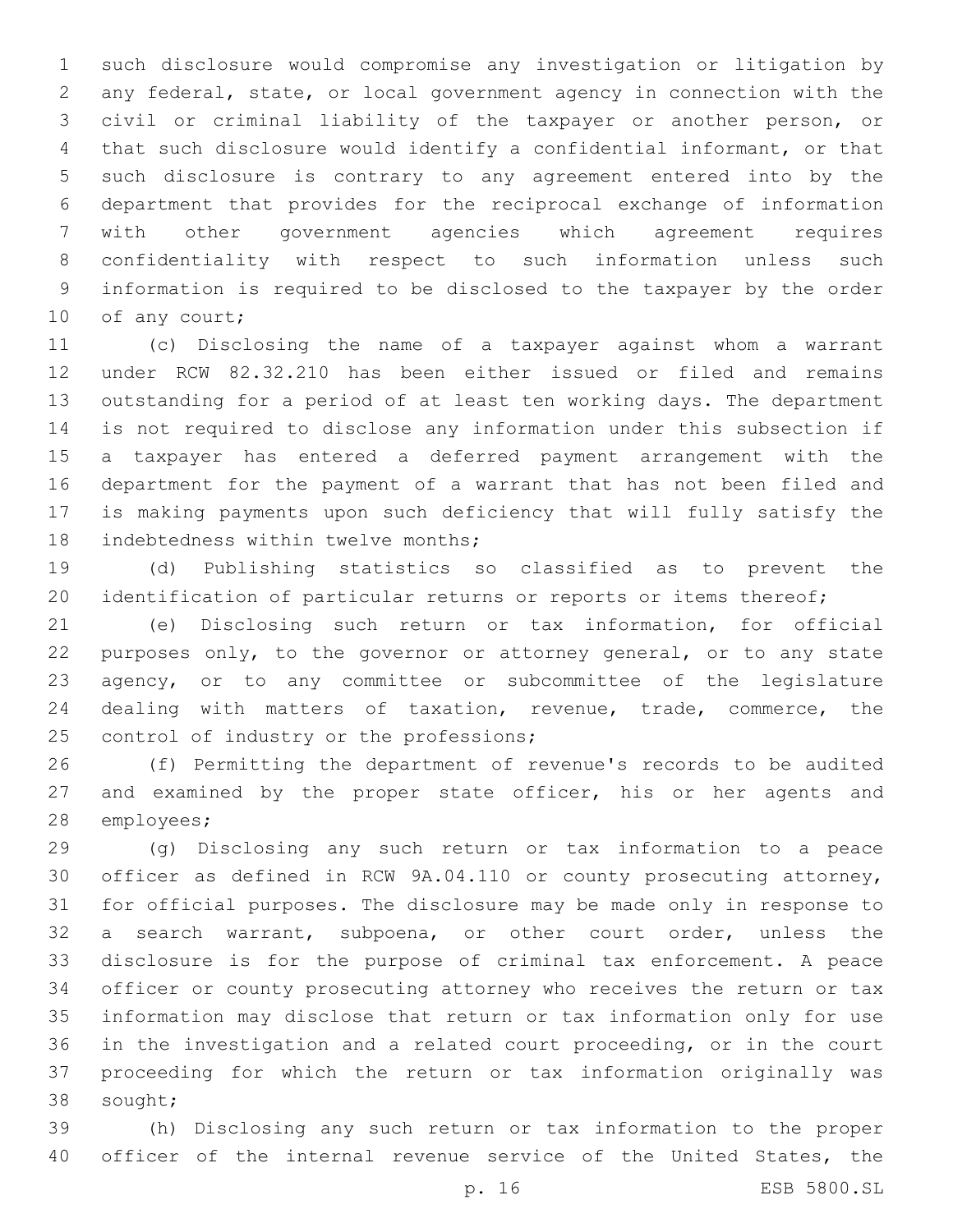Canadian government or provincial governments of Canada, or to the proper officer of the tax department of any state or city or town or county, for official purposes, but only if the statutes of the United States, Canada or its provincial governments, or of such other state 5 or city or town or county, as the case may be, grants substantially similar privileges to the proper officers of this state;

 (i) Disclosing any such return or tax information to the United States department of justice, including the bureau of alcohol, tobacco, firearms and explosives, the department of defense, the immigration and customs enforcement and the customs and border protection agencies of the United States department of homeland security, the United States coast guard, the alcohol and tobacco tax and trade bureau of the United States department of treasury, and the United States department of transportation, or any authorized 15 representative of these federal agencies, for official purposes;

 (j) Publishing or otherwise disclosing the text of a written determination designated by the director as a precedent pursuant to 18 RCW 82.32.410;

 (k) Disclosing, in a manner that is not associated with other tax information, the taxpayer name, entity type, business address, mailing address, revenue tax registration numbers, reseller permit numbers and the expiration date and status of such permits, North American industry classification system or standard industrial classification code of a taxpayer, and the dates of opening and closing of business. This subsection may not be construed as giving 26 authority to the department to give, sell, or provide access to any 27 list of taxpayers for any commercial purpose;

 (l) Disclosing such return or tax information that is also maintained by another Washington state or local governmental agency as a public record available for inspection and copying under the provisions of chapter 42.56 RCW or is maintained by a court of record 32 and is not otherwise prohibited from disclosure;

 (m) Disclosing such return or tax information to the United States department of agriculture for the limited purpose of 35 investigating food stamp fraud by retailers;

 (n) Disclosing to a financial institution, escrow company, or title company, in connection with specific real property that is the subject of a real estate transaction, current amounts due the department for a filed tax warrant, judgment, or lien against the 40 real property;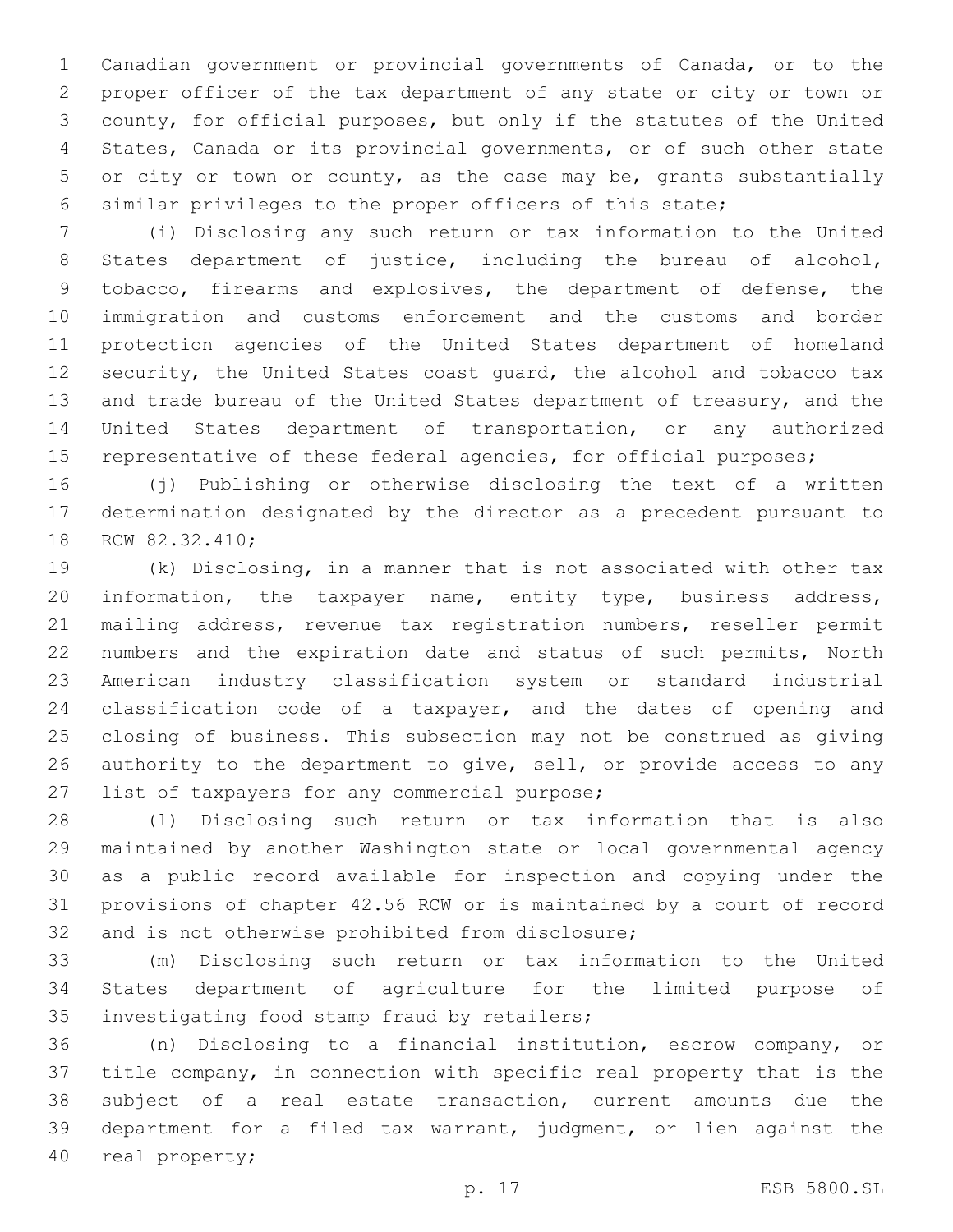(o) Disclosing to a person against whom the department has asserted liability as a successor under RCW 82.32.140 return or tax information pertaining to the specific business of the taxpayer to 4 which the person has succeeded;

 (p) Disclosing real estate excise tax affidavit forms filed under RCW 82.45.150 in the possession of the department, including real estate excise tax affidavit forms for transactions exempt or 8 otherwise not subject to tax;

 (q) Disclosing to local taxing jurisdictions the identity of sellers granted relief under RCW 82.32.430(5)(b)(i) and the period 11 for which relief is granted;

 (r) Disclosing such return or tax information to the court in respect to the department's application for a subpoena under RCW 82.32.117;14

 (s) Disclosing to a person against whom the department has asserted liability under RCW 83.100.120 return or tax information pertaining to that person's liability for tax under chapter 83.100 18 RCW;

 (t) Disclosing such return or tax information to the streamlined sales tax governing board, member states of the streamlined sales tax governing board, or authorized representatives of such board or 22 states, for the limited purposes of:

 (i) Conducting on behalf of member states sales and use tax 24 audits of taxpayers; or

 (ii) Auditing certified service providers or certified automated 26 systems providers;

 (u) Disclosing any such return or tax information when the disclosure is specifically authorized under any other section of the 29 Revised Code of Washington;

 (v) Disclosing to an individual to whom the department has issued an assessment under RCW 82.32.145 for unpaid trust fund taxes of a defunct or insolvent entity, return or tax information of that entity 33 pertaining to those unpaid trust fund taxes;  $((\Theta \oplus))$ 

 (w) Disclosing any such return or tax information pursuant to a federal grand jury subpoena or subpoena issued by a United States attorney, only to be used in the criminal investigation and related court proceedings, or in the court proceeding for which the return or 38 tax information originally was sought; or

 (x) Disclosing any return or tax information to an individual when the return or tax information is related directly to that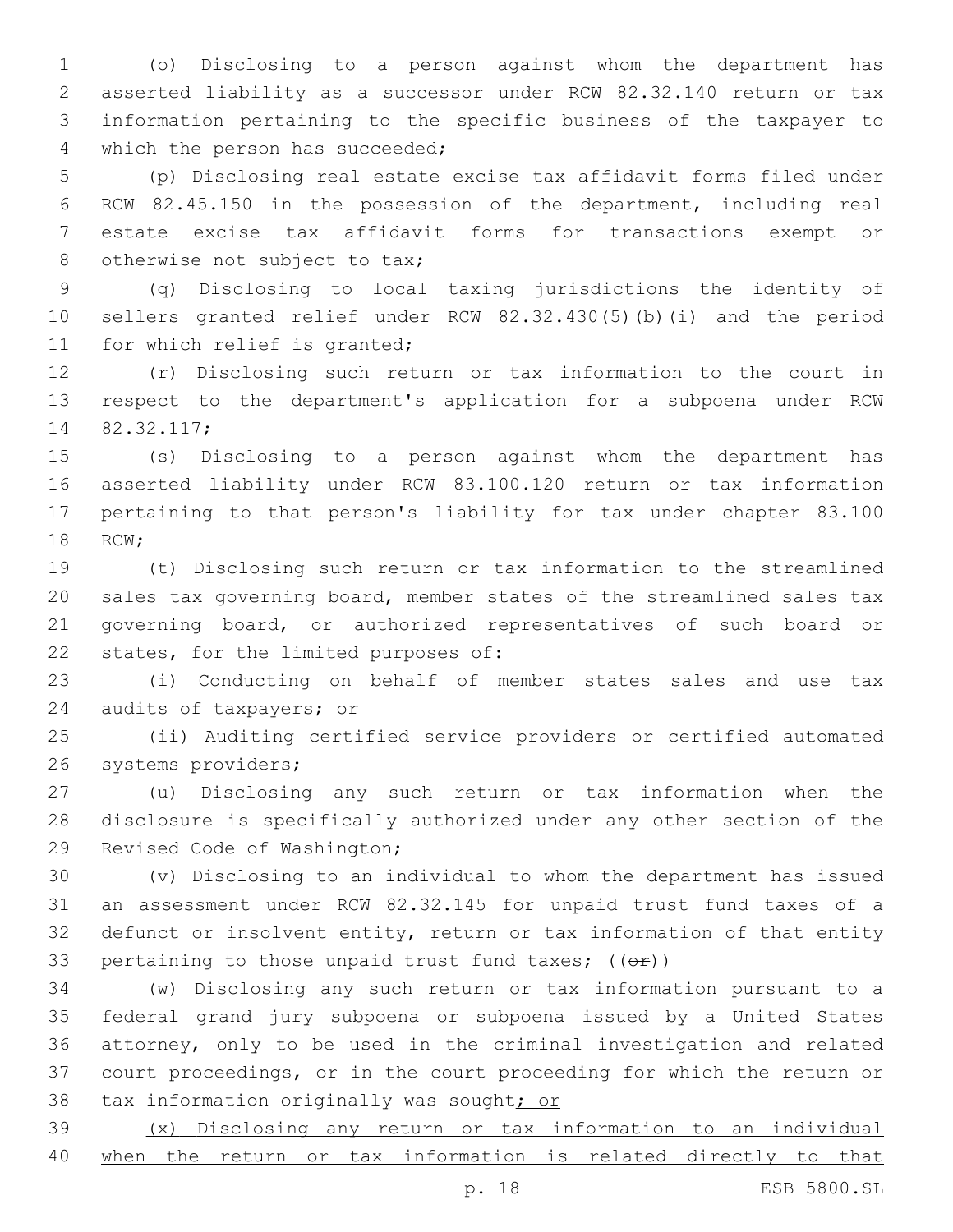person's individual liability, as part of a marital community, for amounts due under a warrant issued under the authority of RCW 3 59.30.090 or 82.32.210.

 (4)(a) The department may disclose return or taxpayer information to a person under investigation or during any court or administrative proceeding against a person under investigation as provided in this subsection (4). The disclosure must be in connection with the department's official duties relating to an audit, collection activity, or a civil or criminal investigation. The disclosure may occur only when the person under investigation and the person in possession of data, materials, or documents are parties to the return or tax information to be disclosed. The department may disclose return or tax information such as invoices, contracts, bills, statements, resale or exemption certificates, or checks. However, the department may not disclose general ledgers, sales or cash receipt journals, check registers, accounts receivable/payable ledgers, general journals, financial statements, expert's workpapers, income tax returns, state tax returns, tax return workpapers, or other 19 similar data, materials, or documents.

 (b) Before disclosure of any tax return or tax information under 21 this subsection (4), the department must, through written correspondence, inform the person in possession of the data, materials, or documents to be disclosed. The correspondence must clearly identify the data, materials, or documents to be disclosed. The department may not disclose any tax return or tax information under this subsection (4) until the time period allowed in (c) of this subsection has expired or until the court has ruled on any 28 challenge brought under (c) of this subsection.

 (c) The person in possession of the data, materials, or documents to be disclosed by the department has twenty days from the receipt of the written request required under (b) of this subsection to petition the superior court of the county in which the petitioner resides for injunctive relief. The court must limit or deny the request of the 34 department if the court determines that:

 (i) The data, materials, or documents sought for disclosure are cumulative or duplicative, or are obtainable from some other source that is more convenient, less burdensome, or less expensive;

 (ii) The production of the data, materials, or documents sought would be unduly burdensome or expensive, taking into account the needs of the department, the amount in controversy, limitations on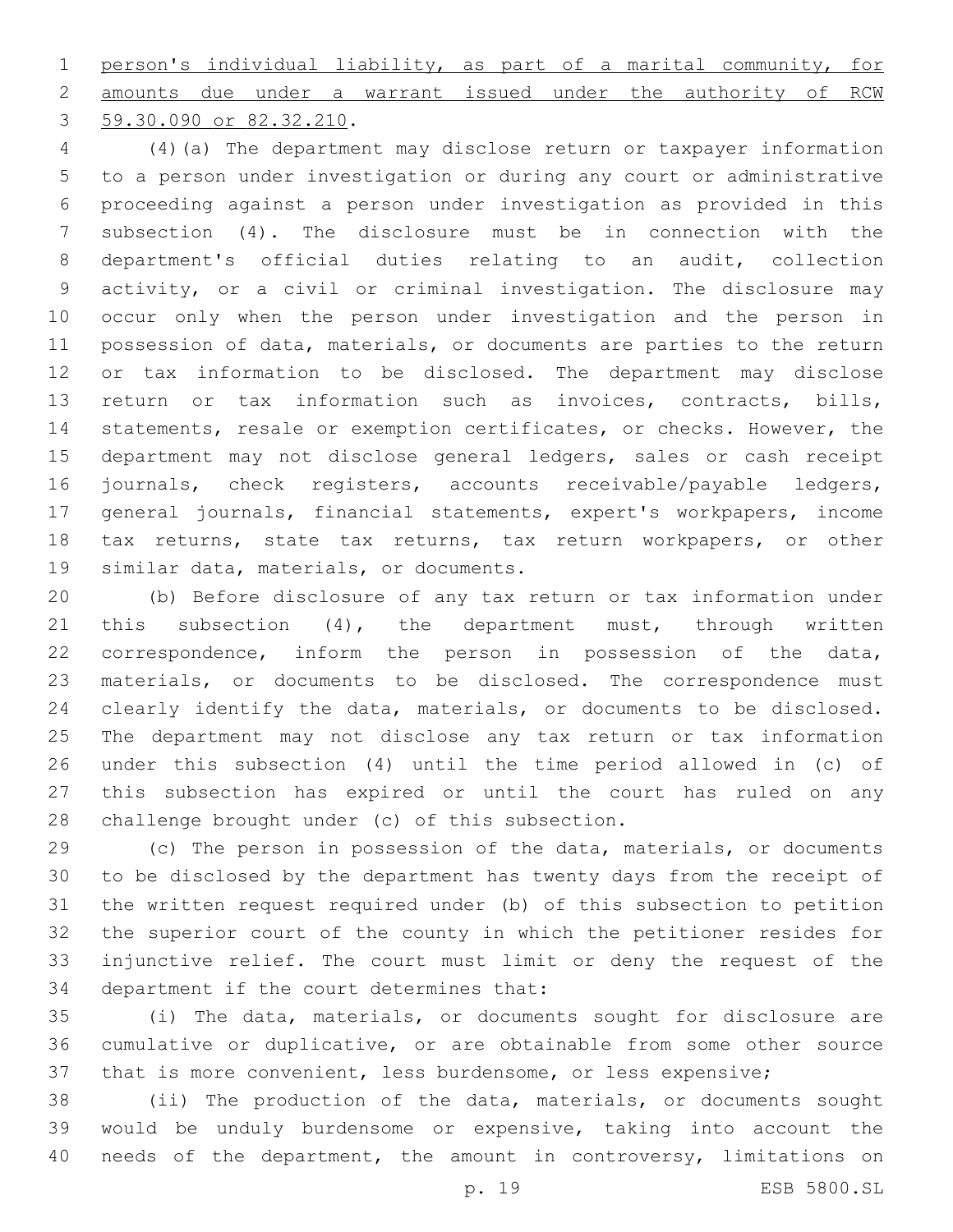the petitioner's resources, and the importance of the issues at 2 stake; or

 (iii) The data, materials, or documents sought for disclosure contain trade secret information that, if disclosed, could harm the 5 petitioner.

 (d) The department must reimburse reasonable expenses for the production of data, materials, or documents incurred by the person in possession of the data, materials, or documents to be disclosed.

 (e) Requesting information under (b) of this subsection that may indicate that a taxpayer is under investigation does not constitute a disclosure of tax return or tax information under this section.

 (5) Service of a subpoena issued under RCW 82.32.117 does not constitute a disclosure of return or tax information under this section. Notwithstanding anything else to the contrary in this section, a person served with a subpoena under RCW 82.32.117 may disclose the existence or content of the subpoena to that person's 17 legal counsel.

 (6) Any person acquiring knowledge of any return or tax information in the course of his or her employment with the department of revenue and any person acquiring knowledge of any return or tax information as provided under subsection (3) (e), (f), 22 (g),  $(h)$ ,  $(i)$ ,  $(m)$ ,  $(v)$ , and  $(w)$  of this section, who discloses any such return or tax information to another person not entitled to knowledge of such return or tax information under the provisions of 25 this section, is quilty of a misdemeanor. If the person quilty of such violation is an officer or employee of the state, such person must forfeit such office or employment and is incapable of holding any public office or employment in this state for a period of two 29 years thereafter.

 **Sec. 10.** RCW 82.32.534 and 2021 c 145 s 19 are each amended to 31 read as follows:

 (1)(a)(i) Beginning in calendar year 2018, every person claiming a tax preference that requires an annual tax performance report under this section must file a complete annual report with the department. The report is due by May 31st of the year following any calendar year in which a person becomes eligible to claim the tax preference that 37 requires a report under this section.

 (ii) If the tax preference is a deferral of tax, the first annual tax performance report must be filed by May 31st of the calendar year

p. 20 ESB 5800.SL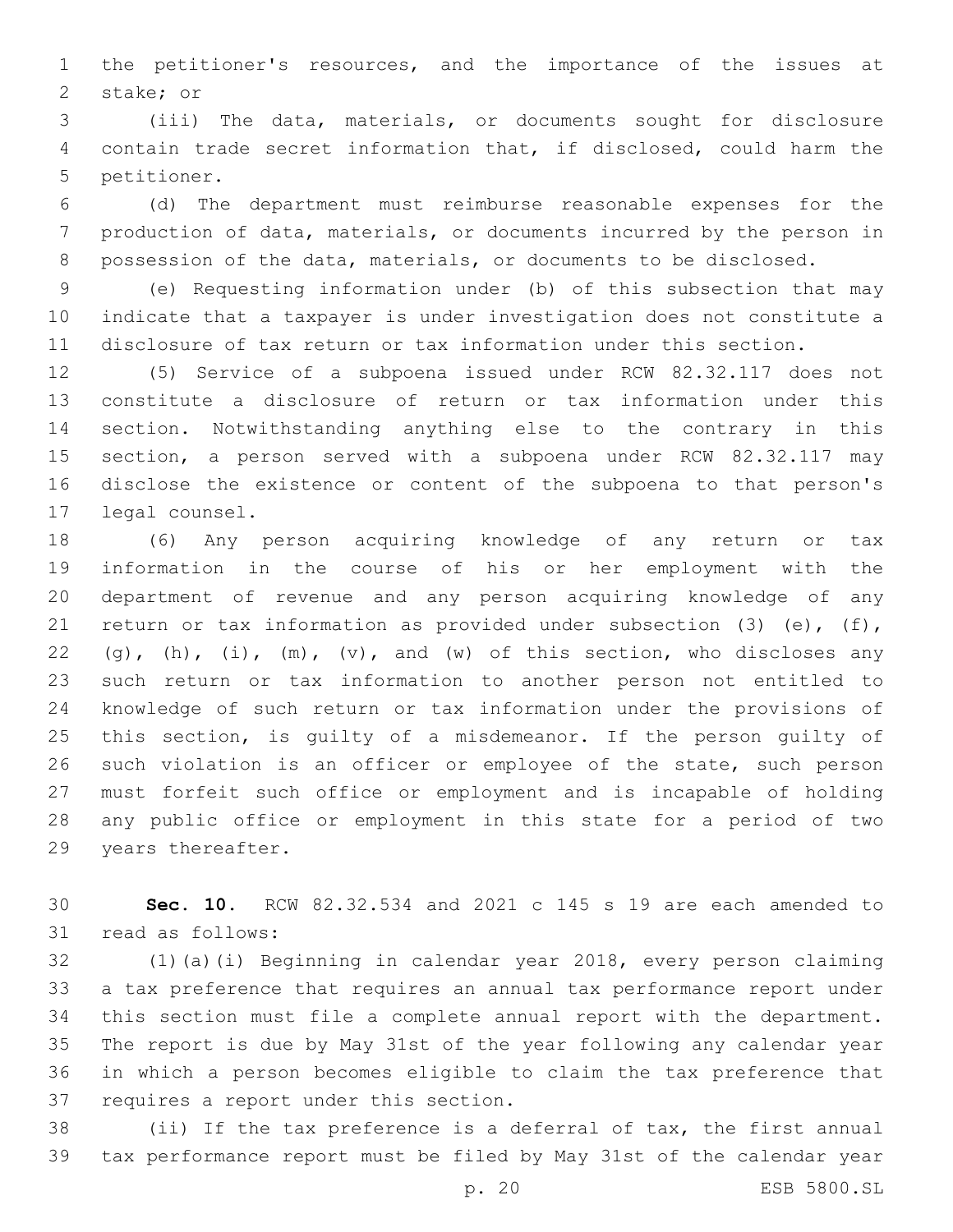following the calendar year in which the investment project is 2 certified by the department as operationally complete( $(\tau$  and an)). An annual tax performance report must also be filed by May 31st of each ((of the seven)) succeeding calendar year((s)) through the calendar year in which the deferred taxes are fully repaid or are immediately due and payable because the recipient of the deferral is no longer 7 eligible for the deferral.

 (iii) The department may extend the due date for timely filing of annual reports under this section as provided in RCW 82.32.590.

 (b) The report must include information detailing employment and wages for employment positions in Washington for the year that the tax preference was claimed. However, persons engaged in manufacturing commercial airplanes or components of such airplanes may report employment and wage information per job at the manufacturing site for the year that the tax preference was claimed. The report must not include names of employees. The report must also detail employment by the total number of full-time, part-time, and temporary positions for the year that the tax preference was claimed. In lieu of reporting employment and wage data required under this subsection, taxpayers may instead opt to allow the employment security department to release the same employment and wage information from unemployment insurance records to the department and the joint legislative audit and review committee. This option is intended to reduce the reporting burden for taxpayers, and each taxpayer electing to use this option must affirm that election in accordance with procedures approved by 26 the employment security department.

 (c) Persons receiving the benefit of the tax preference provided by RCW 82.16.0421 or claiming any of the tax preferences provided by RCW 82.04.2909, 82.04.4481, 82.08.805, 82.12.805, or 82.12.022(5) 30 must indicate on the annual report the quantity of product produced in this state during the time period covered by the report.

 (d) If a person filing a report under this section did not file a report with the department in the previous calendar year, the report filed under this section must also include employment and wage information for the calendar year immediately preceding the calendar 36 year for which a tax preference was claimed.

 (2)(a) As part of the annual report, the department and the joint legislative audit and review committee may request additional information necessary to measure the results of, or determine 40 eligibility for, the tax preference.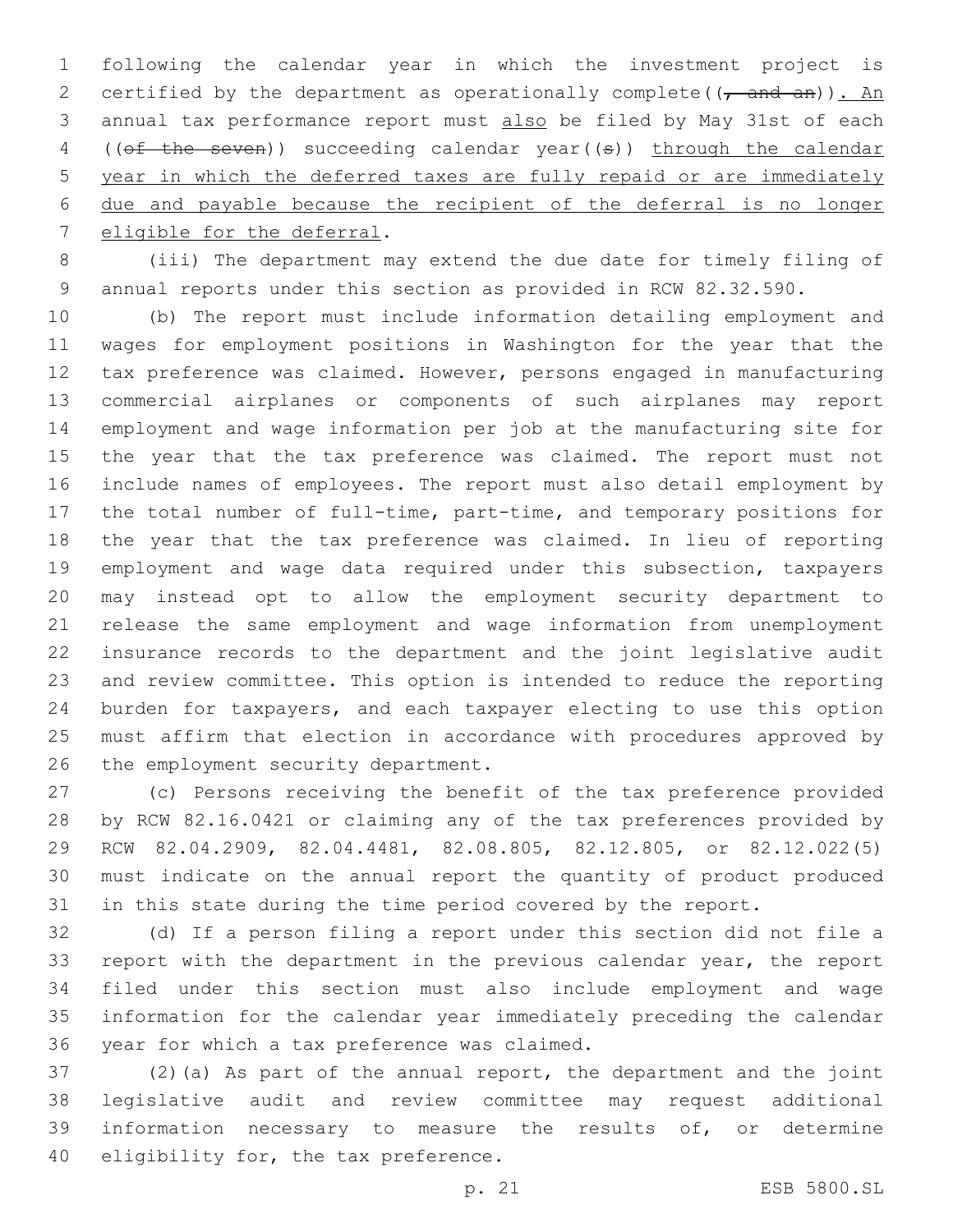(b) The report must include the amount of the tax preference claimed for the calendar year covered by the report. For a person that claimed an exemption provided in RCW 82.08.025651 or 82.12.025651, the report must include the amount of tax exempted under those sections in the prior calendar year for each general area or category of research and development for which exempt machinery and equipment and labor and services were acquired in the prior 8 calendar year.

 (3) Other than information requested under subsection (2)(a) of this section, the information contained in an annual report filed under this section is not subject to the confidentiality provisions of RCW 82.32.330 and may be disclosed to the public upon request.

 (4)(a) Except as otherwise provided by law, if a person claims a tax preference that requires an annual report under this section but fails to submit a complete report by the due date or any extension 16 under RCW 82.32.590, the department must declare:

 (i) Thirty-five percent of the amount of the tax preference claimed for the previous calendar year to be immediately due and 19 payable;

 (ii) An additional fifteen percent of the amount of the tax preference claimed for the previous calendar year to be immediately due and payable if the person has previously been assessed under this subsection (4) for failure to submit a report under this section for 24 the same tax preference; and

 (iii) If the tax preference is a deferral of tax, the amount 26 immediately due under this subsection is ((twelve and one-half 27 percent of)) the deferred tax divided by the number of years in the 28 repayment period. If the economic benefits of the deferral are passed to a lessee, the lessee is responsible for payment to the extent the 30 lessee has received the economic benefit.

 (b) The department may not assess interest or penalties on 32 amounts due under this subsection.

 (5) The department must use the information from this section to prepare summary descriptive statistics by category. No fewer than three taxpayers may be included in any category. The department must report these statistics to the legislature each year by December 37 31st.

38 (6) For the purposes of this section:

 (a) "Person" has the meaning provided in RCW 82.04.030 and also includes the state and its departments and institutions.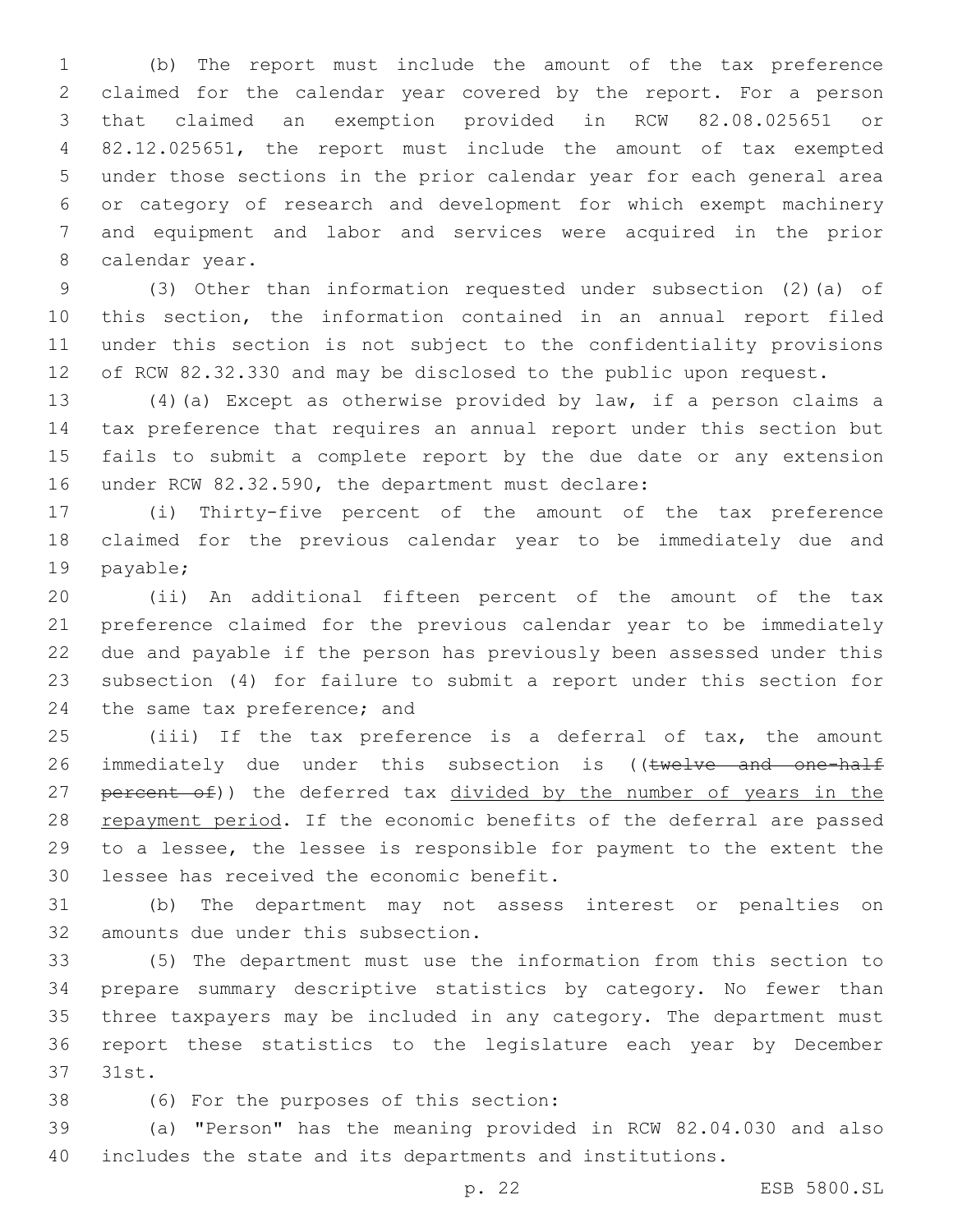(b) "Tax preference" has the meaning provided in RCW 43.136.021 and includes only the tax preferences requiring a report under this 3 section.

 **Sec. 11.** RCW 82.32.790 and 2019 c 449 s 2 are each amended to 5 read as follows:

 $(1)(a)$  ((Section 2, chapter 449, Laws of 2019, sections)) Sections 510, 512, 514, 516, 518, 520, 522, and 524, chapter 37, Laws of 2017 3rd sp. sess., sections 9, 13, 17, 22, 24, 30, 32, and 45, chapter 135, Laws of 2017, sections 104, 110, 117, 123, 125, 129, 131, and 150, chapter 114, Laws of 2010, and sections 1, 2, 3, and 5 through 10, chapter 149, Laws of 2003 are contingent upon the siting and commercial operation of a significant semiconductor microchip fabrication facility in the state of Washington by January 1, 2024.

(b) For the purposes of this section:14

 (i) "Commercial operation" means the same as "commencement of 16 commercial production" as used in RCW 82.08.965.

 (ii) "Semiconductor microchip fabrication" means "manufacturing semiconductor microchips" as defined in RCW 82.04.426.

 (iii) "Significant" means the combined investment of new buildings and new machinery and equipment in the buildings, at the commencement of commercial production, will be at least one billion 22 dollars.

 (2) The sections referenced in subsection (1) of this section take effect the first day of the month in which a contract for the construction of a significant semiconductor fabrication facility is signed, if the contract is signed and received by January 1, 2024, as determined by the director of the department of revenue.

 (3)(a) The department of revenue must provide notice of the effective date of the sections referenced in subsection (1) of this section to affected taxpayers, the legislature, and others as deemed 31 appropriate by the department.

 (b) If, after making a determination that a contract has been signed and the sections referenced in subsection (1) of this section are effective, the department discovers that commencement of commercial production did not take place within three years of the date the contract was signed, the department must make a determination that chapter 149, Laws of 2003 is no longer effective, and all taxes that would have been otherwise due are deemed deferred taxes and are immediately assessed and payable from any person

p. 23 ESB 5800.SL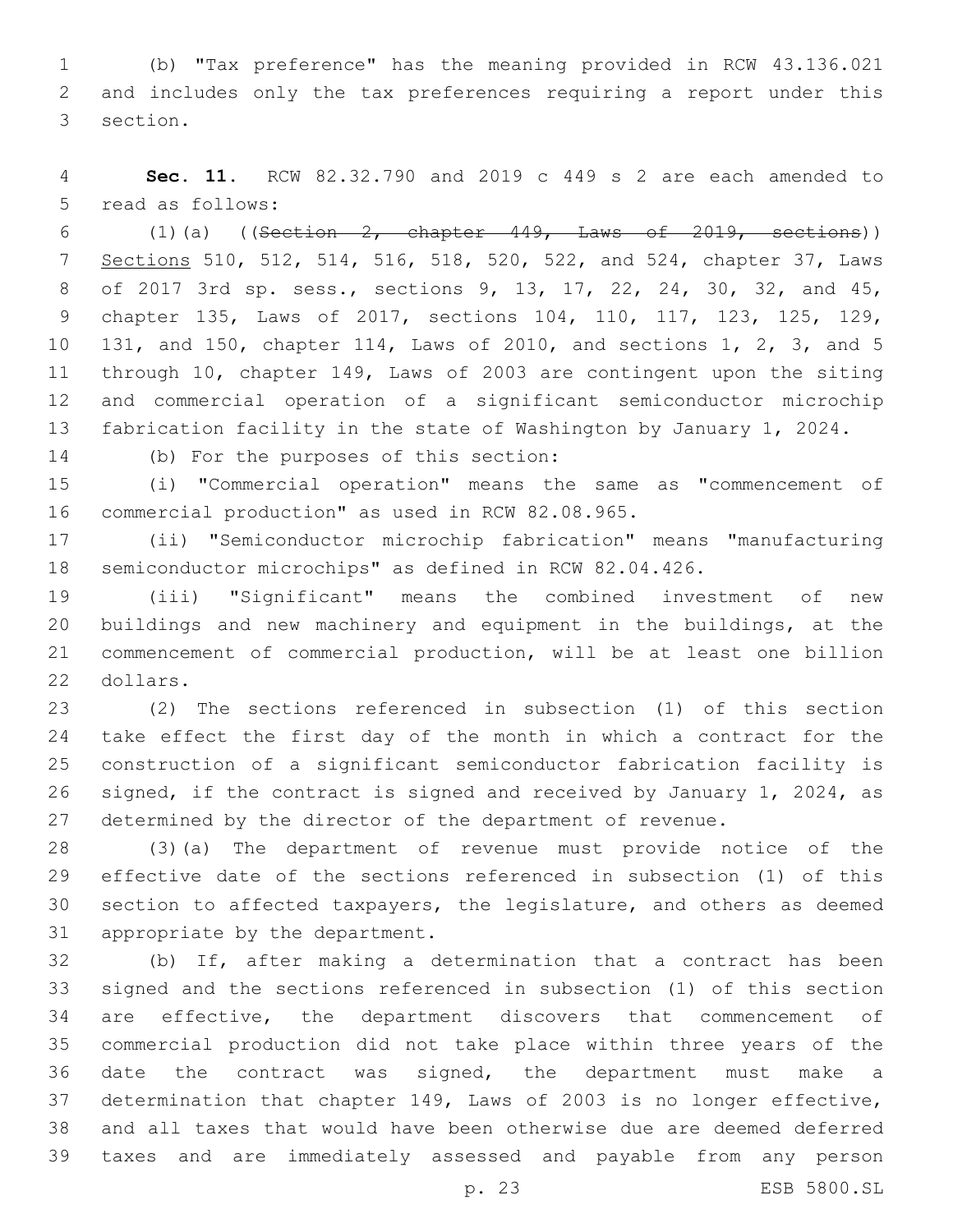reporting tax under RCW 82.04.240(2) or claiming an exemption or credit under RCW 82.04.426, 82.04.448, 82.08.965, 82.12.965, 82.08.970, 82.12.970, or 84.36.645. The department is not authorized to make a second determination regarding the effective date of the sections referenced in subsection (1) of this section.

 (4)(a) This section expires January 1, 2024, if the contingency in subsection (2) of this section does not occur by January 1, 2024, 8 as determined by the department.

 (b) The department must provide written notice of the expiration date of this section and the sections referenced in subsection (1) of 11 this section to affected taxpayers, the legislature, and others as 12 deemed appropriate by the department.

 **Sec. 12.** RCW 82.62.030 and 2007 c 485 s 3 are each amended to read as follows:14

 (1)(a) A person shall be allowed a credit against the tax due under chapter 82.04 RCW as provided in this section. The credit shall equal: (i) Four thousand dollars for each qualified employment position with wages and benefits greater than forty thousand dollars annually that is directly created in an eligible business project and (ii) two thousand dollars for each qualified employment position with wages and benefits less than or equal to forty thousand dollars annually that is directly created in an eligible business project.

 (b) For purposes of calculating the amount of credit under (a) of this subsection with respect to qualified employment positions as 25 defined in RCW 82.62.010(8)(a)(ii):

 (i) In determining the number of qualified employment positions, 27 a fractional amount is rounded down to the nearest whole number; and

 (ii) Wages and benefits for each qualified employment position shall be equal to the quotient derived by dividing: (A) The sum of the wages and benefits earned for the four consecutive full calendar quarter period for which a credit under this chapter is earned by all 32 of the person's new seasonal employees hired during that period; by (B) the number of qualified employment positions plus any fractional amount subject to rounding as provided under (b)(i) of this subsection. For purposes of this chapter, a credit is earned for the four consecutive full calendar quarters after the calendar quarter during which the first qualified employment position is filled.

 (2) The department shall keep a running total of all credits allowed under this chapter during each fiscal year. The department

p. 24 ESB 5800.SL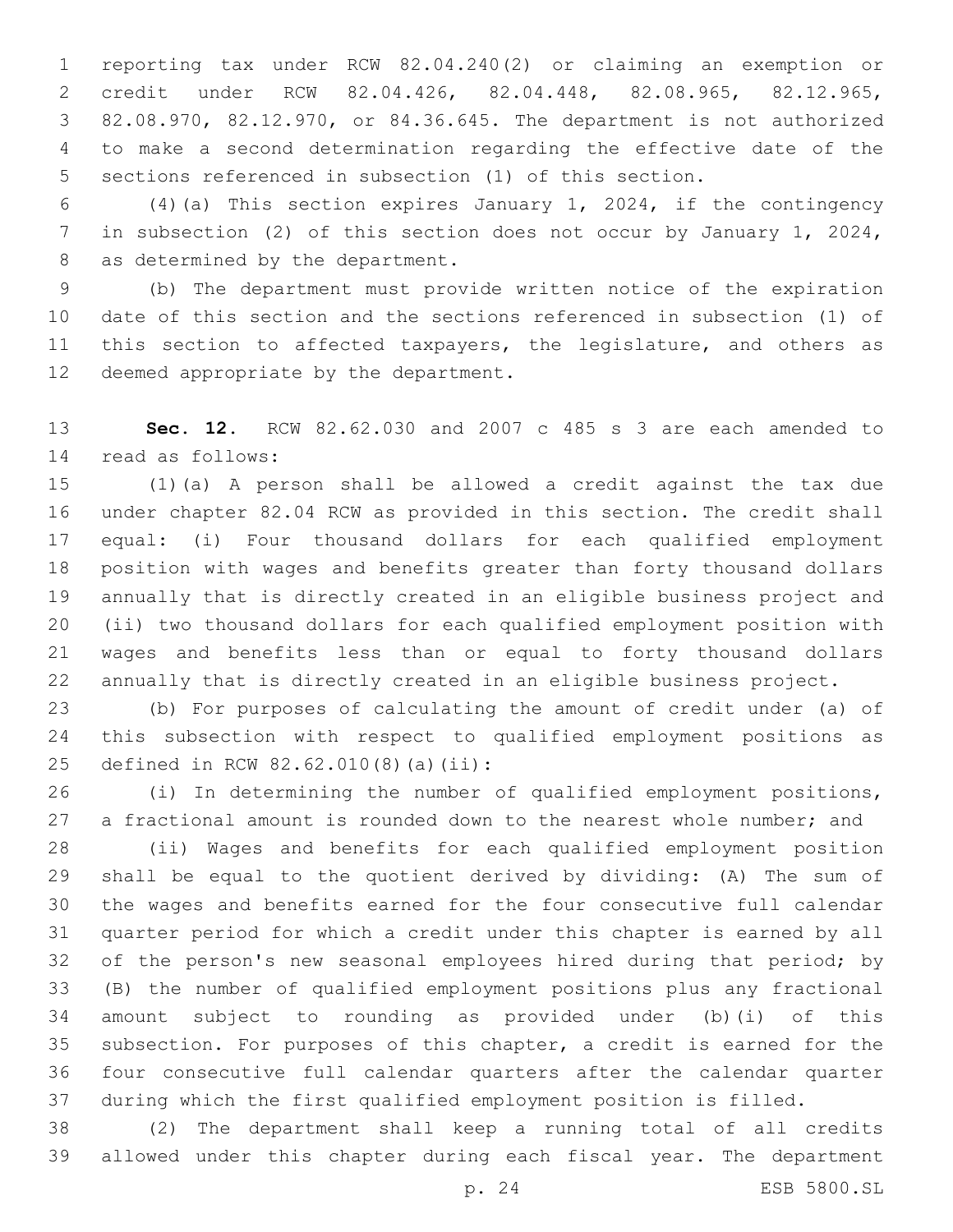shall not allow any credits which would cause the total to exceed seven million five hundred thousand dollars in any fiscal year. If all or part of an application for credit is disallowed under this subsection, the disallowed portion shall be carried over to the next fiscal year. However, the carryover into the next fiscal year is only permitted to the extent that the cap for the next fiscal year is not 7 exceeded.

 (3) No recipient may use the tax credits to decertify a union or to displace existing jobs in any community in the state.

 (4)(a) The credit may be used against any tax due under chapter 11 82.04 RCW, and, except as otherwise provided under this subsection 12  $(4)$ , may be carried over until used.

 (b) Credits earned expire the first day of January of the year 14 that is six years from the later of the year that:

15 (i) The department is notified by the recipient, or a 16 representative of the recipient, that the recipient has ceased 17 engaging in business within this state as those terms are defined in chapter 82.04 RCW;

 (ii) The department closes the recipient's tax reporting account; or

 (iii) The recipient last claimed the credit on a return filed 22 with the department.

 (5) No refunds may be granted for unused credits under this 24 section.

 **Sec. 13.** RCW 84.52.065 and 2019 c 411 s 1 are each amended to 26 read as follows:

 (1) Except as otherwise provided in this section, subject to the limitations in RCW 84.55.010, in each year the state must levy for collection in the following year for the support of common schools of the state a tax of three dollars and sixty cents per thousand dollars of assessed value upon the assessed valuation of all taxable property within the state adjusted to the state equalized value in accordance with the indicated ratio fixed by the state department of revenue.

 (2)(a) In addition to the tax authorized under subsection (1) of this section, the state must levy an additional property tax for the 36 support of common schools of the state.

 (i) For taxes levied for collection in calendar years 2018 through 2021, the rate of tax is the rate necessary to bring the aggregate rate for state property tax levies levied under this

p. 25 ESB 5800.SL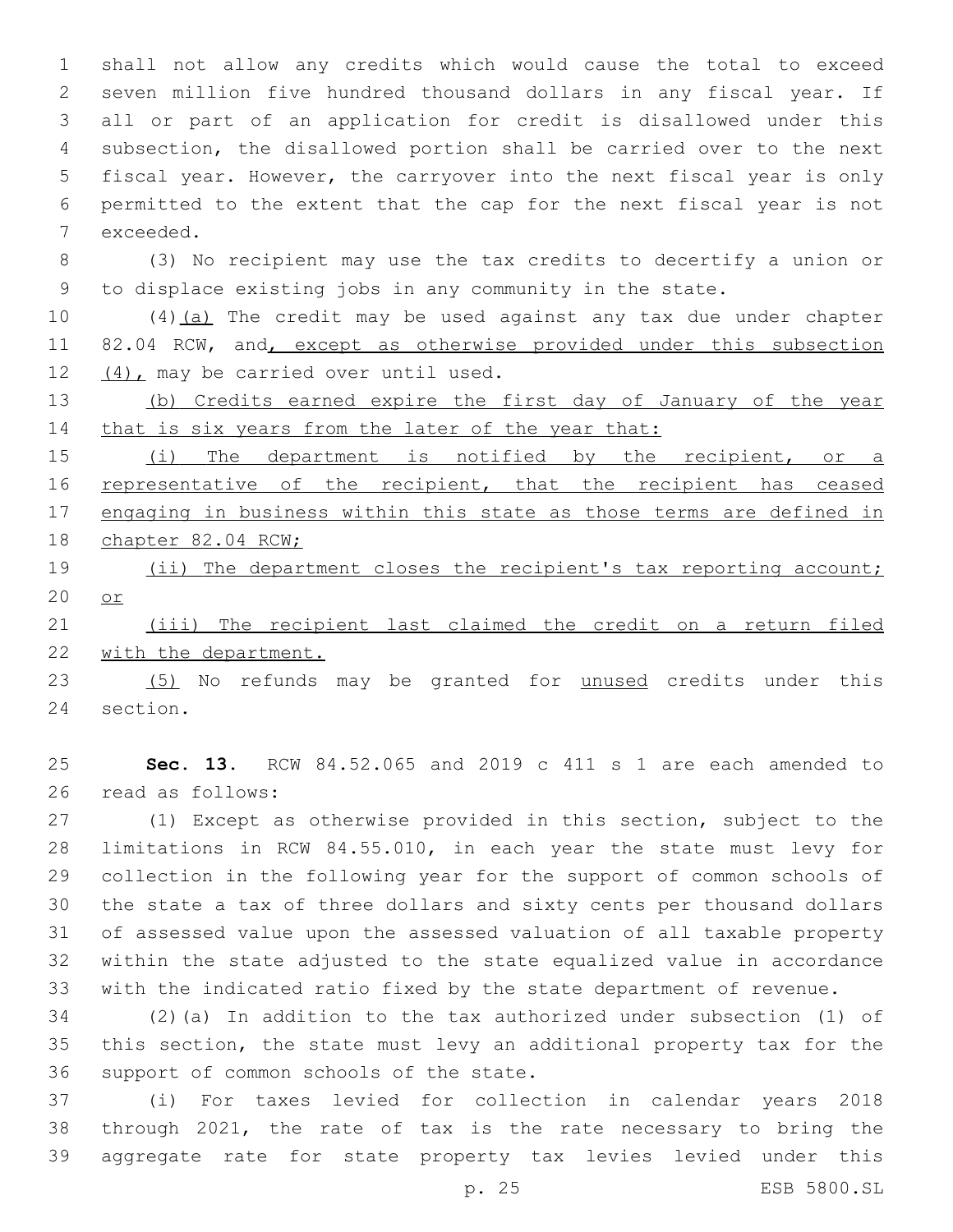subsection and subsection (1) of this section to a combined rate of two dollars and forty cents per thousand dollars of assessed value in calendar year 2019 and two dollars and seventy cents per thousand dollars of assessed value in calendar years 2018, 2020, and 2021. The state property tax levy rates provided in this subsection (2)(a)(i) are based upon the assessed valuation of all taxable property within the state adjusted to the state equalized value in accordance with the indicated ratio fixed by the state department of revenue.

 (ii) For taxes levied for collection in calendar year 2022 and thereafter, the tax authorized under this subsection (2) is subject 11 to the limitations of chapter 84.55 RCW.

 (b)(i) Except as otherwise provided in this subsection, all taxes collected under this subsection (2) must be deposited into the state 14 general fund.

 (ii) For fiscal year 2019, taxes collected under this subsection (2) must be deposited into the education legacy trust account for the 17 support of common schools.

 (3) For taxes levied for collection in calendar years 2019 through 2021, the state property taxes levied under subsections (1) and (2) of this section are not subject to the limitations in chapter 21 84.55 RCW.

 (4)(a) For taxes levied for collection in calendar year 2022 and thereafter, the aggregate rate limit for state property taxes levied under subsections (1) and (2) of this section is three dollars and sixty cents per thousand dollars of assessed value upon the assessed valuation of all taxable property within the state adjusted to the state equalized value in accordance with the indicated ratio fixed by 28 the state department of revenue.

 (b) If the aggregate rate of state property taxes levied under subsections (1) and (2) of this section for collection in any calendar year after 2021 exceeds \$3.60 per \$1,000 of assessed value, each rate must be reduced on a pro rata basis until the aggregate rate no longer exceeds \$3.60 per \$1,000 of assessed value.

 (5) For property taxes levied for collection in calendar years 2019 through 2021, the rate of tax levied under subsection (1) of this section is the actual rate that was levied for collection in calendar year 2018 under subsection (1) of this section.

 (6) As used in this section, "the support of common schools" includes the payment of the principal and interest on bonds issued for capital construction projects for the common schools.

p. 26 ESB 5800.SL